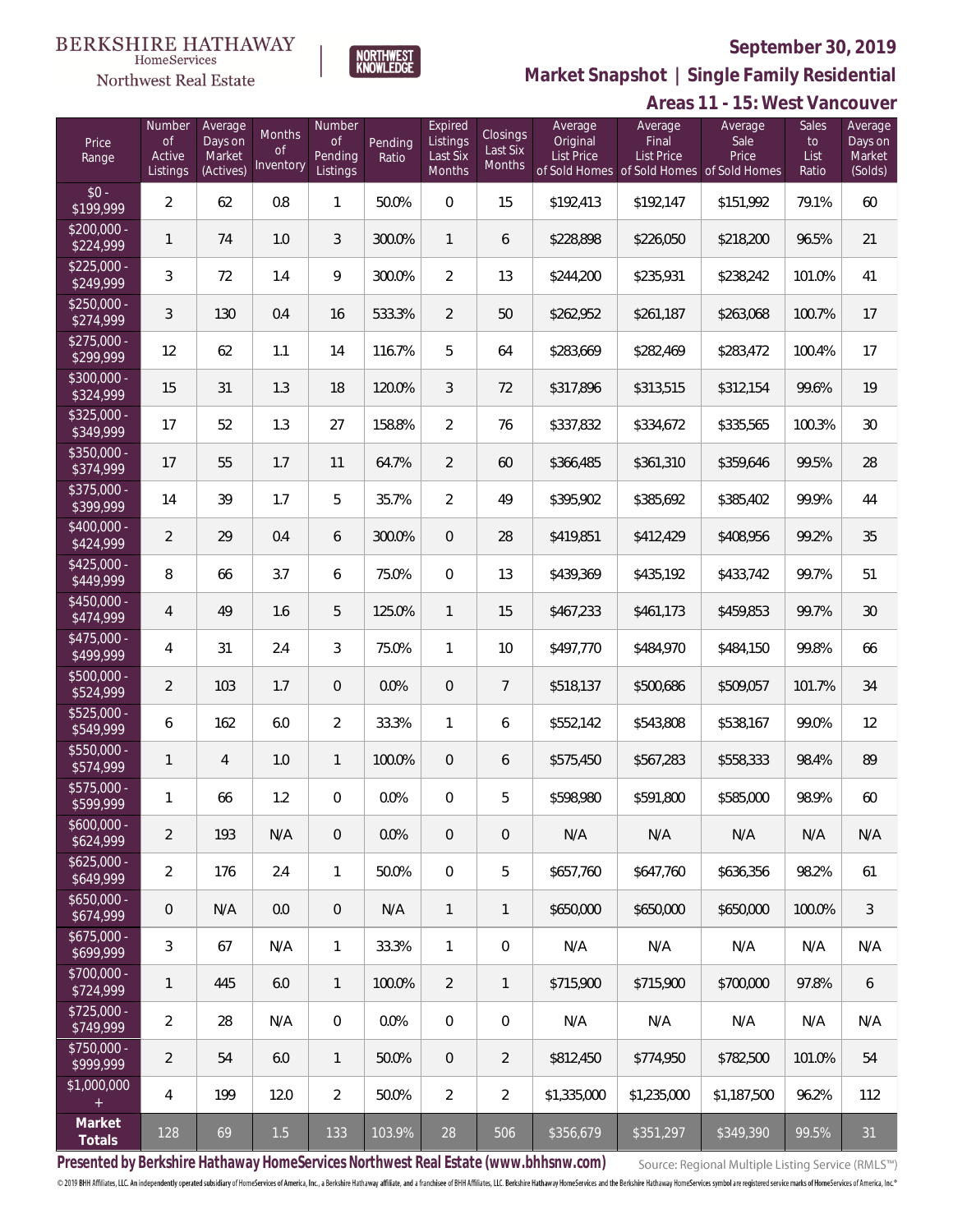

NORTHWEST<br>KNOWLEDGE

Northwest Real Estate

**Market Snapshot | Single Family Residential**

## **Areas 20 - 25: East Vancouver**

| Price<br>Range            | Number<br><b>of</b><br>Active<br>Listings | Average<br>Days on<br>Market<br>(Actives) | Months<br>Οf<br>Inventory | Number<br><b>of</b><br>Pending<br>Listings | Pending<br>Ratio | Expired<br>Listings<br>Last Six<br>Months | <b>Closings</b><br>Last Six<br>Months | Average<br>Original<br>List Price | Average<br>Final<br><b>List Price</b><br>of Sold Homes of Sold Homes | Average<br>Sale<br>Price<br>of Sold Homes | Sales<br>to<br>List<br>Ratio | Average<br>Days on<br>Market<br>(Solds) |
|---------------------------|-------------------------------------------|-------------------------------------------|---------------------------|--------------------------------------------|------------------|-------------------------------------------|---------------------------------------|-----------------------------------|----------------------------------------------------------------------|-------------------------------------------|------------------------------|-----------------------------------------|
| $$0 -$<br>\$249,999       | 3                                         | 98                                        | 0.9                       | 3                                          | 100.0%           | 1                                         | 21                                    | \$225,157                         | \$220,995                                                            | \$221,824                                 | 100.4%                       | 22                                      |
| $$250,000 -$<br>\$274,999 | 6                                         | 221                                       | 0.6                       | $\overline{7}$                             | 116.7%           | $\mathbf{1}$                              | 57                                    | \$268,744                         | \$263,451                                                            | \$263,604                                 | 100.1%                       | 21                                      |
| $$275,000 -$<br>\$299,999 | 13                                        | 37                                        | 0.6                       | 33                                         | 253.8%           | 3                                         | 130                                   | \$289,808                         | \$287,982                                                            | \$288,610                                 | 100.2%                       | 19                                      |
| \$300,000 -<br>\$324,999  | 32                                        | 36                                        | 0.9                       | 42                                         | 131.3%           | $\overline{4}$                            | 222                                   | \$311,891                         | \$309,765                                                            | \$311,048                                 | 100.4%                       | 22                                      |
| $$325,000 -$<br>\$349,999 | 27                                        | 48                                        | 1.0                       | 38                                         | 140.7%           | 9                                         | 169                                   | \$338,169                         | \$335,798                                                            | \$337,149                                 | 100.4%                       | 24                                      |
| $$350,000 -$<br>\$374,999 | 19                                        | 51                                        | 1.1                       | 20                                         | 105.3%           | $\overline{2}$                            | 102                                   | \$361,046                         | \$358,256                                                            | \$359,073                                 | 100.2%                       | 23                                      |
| $$375,000 -$<br>\$399,999 | 25                                        | 58                                        | 2.2                       | 23                                         | 92.0%            | 4                                         | 67                                    | \$395,963                         | \$388,876                                                            | \$385,757                                 | 99.2%                        | 59                                      |
| $$400,000 -$<br>\$424,999 | 9                                         | 99                                        | 1.2                       | $\, 8$                                     | 88.9%            | $\mathbf{1}$                              | 46                                    | \$419,375                         | \$413,748                                                            | \$411,185                                 | 99.4%                        | 37                                      |
| $$425,000 -$<br>\$449,999 | 13                                        | 70                                        | 1.8                       | 5                                          | 38.5%            | 5                                         | 44                                    | \$442,216                         | \$435,416                                                            | \$434,759                                 | 99.8%                        | 37                                      |
| $$450,000 -$<br>\$474,999 | $\overline{4}$                            | 36                                        | 1.0                       | $\, 8$                                     | 200.0%           | $\overline{2}$                            | 23                                    | \$467,274                         | \$464,622                                                            | \$461,156                                 | 99.3%                        | 59                                      |
| $$475,000 -$<br>\$499,999 | 15                                        | 106                                       | 4.3                       | 5                                          | 33.3%            | 3                                         | 21                                    | \$496,767                         | \$489,795                                                            | \$484,938                                 | 99.0%                        | 70                                      |
| \$500,000 -<br>\$524,999  | $\overline{2}$                            | 64                                        | 1.2                       | $\overline{2}$                             | 100.0%           | $\mathbf{1}$                              | 10                                    | \$526,060                         | \$517,360                                                            | \$512,360                                 | 99.0%                        | 47                                      |
| $$525,000 -$<br>\$549,999 | $\overline{7}$                            | 90                                        | 4.7                       | $\mathbf{1}$                               | 14.3%            | $\mathbf{1}$                              | 9                                     | \$554,422                         | \$548,089                                                            | \$536,767                                 | 97.9%                        | 60                                      |
| \$550,000 -<br>\$574,999  | 3                                         | 116                                       | 2.6                       | $\overline{0}$                             | 0.0%             | $\overline{4}$                            | $\overline{7}$                        | \$575,529                         | \$572,073                                                            | \$565,087                                 | 98.8%                        | 97                                      |
| $$575,000 -$<br>\$599,999 | 12                                        | 84                                        | 9.0                       | $\mathbf{1}$                               | 8.3%             | $\overline{2}$                            | 8                                     | \$605,563                         | \$596,175                                                            | \$589,025                                 | 98.8%                        | 43                                      |
| $$600,000 -$<br>\$624,999 | 1                                         | 62                                        | 0.4                       | $\overline{0}$                             | 0.0%             | $\overline{0}$                            | 15                                    | \$643,617                         | \$631,620                                                            | \$609,476                                 | 96.5%                        | 47                                      |
| $$625,000 -$<br>\$649,999 | 1                                         | 60                                        | 3.0                       | $\overline{0}$                             | 0.0%             | 1                                         | $\overline{2}$                        | \$636,200                         | \$616,200                                                            | \$630,135                                 | 102.3%                       | 234                                     |
| $$650,000 -$<br>\$674,999 | 3                                         | 71                                        | 3.6                       | $\overline{0}$                             | 0.0%             | $\mathbf 0$                               | 5                                     | \$678,940                         | \$658,760                                                            | \$659,000                                 | 100.0%                       | 65                                      |
| $$675,000 -$<br>\$699,999 | 3                                         | 105                                       | N/A                       | $\overline{2}$                             | 66.7%            | $\mathbf{0}$                              | $\mathbf 0$                           | N/A                               | N/A                                                                  | N/A                                       | N/A                          | N/A                                     |
| $$700,000 -$<br>\$724,999 | $\mathbf 0$                               | N/A                                       | N/A                       | $\overline{0}$                             | N/A              | $\overline{0}$                            | $\sqrt{2}$                            | N/A                               | N/A                                                                  | N/A                                       | N/A                          | N/A                                     |
| $$725,000 -$<br>\$749,999 | $\overline{2}$                            | 50                                        | 12.0                      | $\mathbf{1}$                               | 50.0%            | $\mathbf{1}$                              | 1                                     | \$849,000                         | \$749,000                                                            | \$742,100                                 | 99.1%                        | 97                                      |
| $$750,000 -$<br>\$799,999 | $\overline{4}$                            | 51                                        | 6.0                       | $\overline{1}$                             | 25.0%            | $\overline{2}$                            | 4                                     | \$782,425                         | \$778.675                                                            | \$771,725                                 | 99.1%                        | 17                                      |
| $$800,000 -$<br>\$899,999 | $\overline{2}$                            | 289                                       | 12.0                      | 3                                          | 150.0%           | $\mathbf{1}$                              | 1                                     | \$875,000                         | \$850,000                                                            | \$815,000                                 | 95.9%                        | 45                                      |
| $$900,000 -$<br>\$999,999 | $\mathbf{1}$                              | 164                                       | 6.0                       | $\overline{0}$                             | 0.0%             | $\mathbf{1}$                              | $\mathbf{1}$                          | \$1,050,000                       | \$995,000                                                            | \$945,000                                 | 95.0%                        | 89                                      |
| \$1,000,000<br>$+$        | 10                                        | 87                                        | 20.0                      | $\mathbf{1}$                               | 10.0%            | $\overline{2}$                            | $\mathfrak{Z}$                        | \$1,999,633                       | \$1,966,300                                                          | \$1,796,667                               | 91.4%                        | 111                                     |
| Market<br>Totals          | 217                                       | $70$                                      | 1.3                       | 204                                        | 94.0%            | 51                                        | 968                                   | \$364,405                         | \$360,393                                                            | \$359,337                                 | 99.7%                        | 31                                      |

**Presented by Berkshire Hathaway HomeServices Northwest Real Estate (www.bhhsnw.com)**

Source: Regional Multiple Listing Service (RMLS™)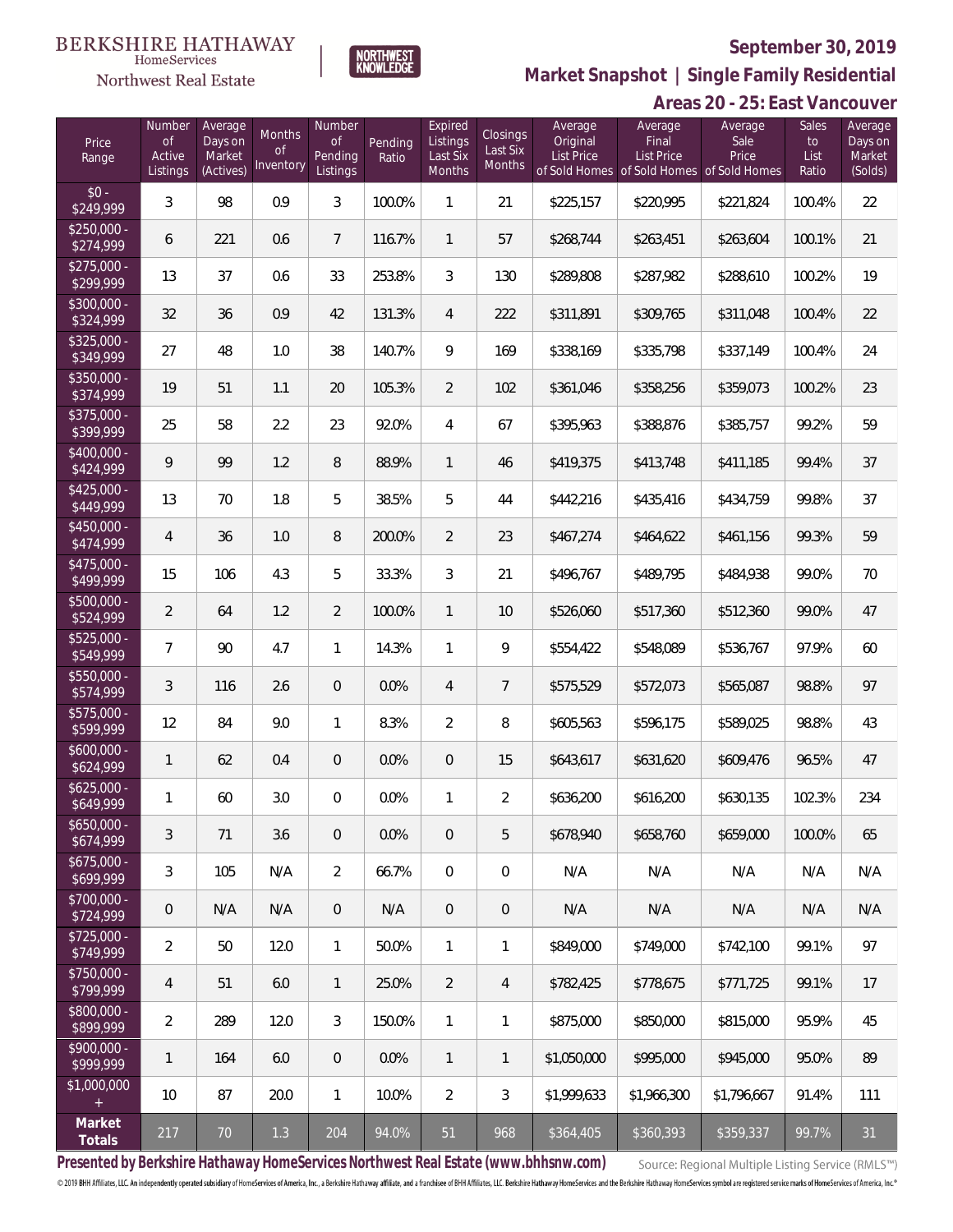#### **BERKSHIRE HATHAWAY** HomeServices





## **September 30, 2019**

**Market Snapshot | Single Family Residential**

## Areas 26 - 27: Fisher's Landing, NE Vancouver

| Price<br>Range            | Number<br><b>of</b><br>Active<br>Listings | Average<br>Days on<br>Market<br>(Actives) | Months<br>0f<br>Inventory | Number<br><b>of</b><br>Pending<br>Listings | Pending<br>Ratio | Expired<br>Listings<br>Last Six<br>Months | <b>Closings</b><br>Last Six<br><b>Months</b> | Average<br>Original<br><b>List Price</b> | Average<br>Final<br><b>List Price</b><br>of Sold Homes of Sold Homes of Sold Homes | Average<br>Sale<br>Price | Sales<br>to<br>List<br>Ratio | Average<br>Days on<br>Market<br>(Solds) |
|---------------------------|-------------------------------------------|-------------------------------------------|---------------------------|--------------------------------------------|------------------|-------------------------------------------|----------------------------------------------|------------------------------------------|------------------------------------------------------------------------------------|--------------------------|------------------------------|-----------------------------------------|
| $$0 -$<br>\$249,999       | $\mathbf 0$                               | N/A                                       | 0.0                       | $\boldsymbol{0}$                           | N/A              | 0                                         | 1                                            | \$230,000                                | \$230,000                                                                          | \$232,000                | 100.9%                       | $\,0\,$                                 |
| $$250,000 -$<br>\$299,999 | 0                                         | N/A                                       | 0.0                       | 1                                          | N/A              | 0                                         | $\overline{2}$                               | \$256,250                                | \$256,250                                                                          | \$253,000                | 98.7%                        | $\overline{9}$                          |
| \$300,000 -<br>\$324,999  | $\mathbf{1}$                              | 25                                        | 0.4                       | 5                                          | 500.0%           | 0                                         | 17                                           | \$319,606                                | \$312,656                                                                          | \$312,879                | 100.1%                       | 24                                      |
| $$325,000 -$<br>\$349,999 | 5                                         | 33                                        | 0.8                       | $\overline{4}$                             | 80.0%            | $\mathbf{1}$                              | 36                                           | \$340,466                                | \$338,202                                                                          | \$338,055                | 100.0%                       | 15                                      |
| $$350,000 -$<br>\$374,999 | 4                                         | 23                                        | 0.6                       | 6                                          | 150.0%           | 3                                         | 39                                           | \$365,133                                | \$363,217                                                                          | \$361,819                | 99.6%                        | 22                                      |
| $$375,000 -$<br>\$399,999 | 7                                         | 31                                        | 1.1                       | 5                                          | 71.4%            | 3                                         | 38                                           | \$389,789                                | \$386,796                                                                          | \$386,211                | 99.8%                        | 22                                      |
| $$400,000 -$<br>\$424,999 | 3                                         | 32                                        | 0.6                       | 6                                          | 200.0%           | $\overline{2}$                            | 30                                           | \$411,787                                | \$409,548                                                                          | \$410,286                | 100.2%                       | 22                                      |
| $$425,000 -$<br>\$449,999 | 12                                        | 31                                        | 3.1                       | $\overline{2}$                             | 16.7%            | $\mathbf{1}$                              | 23                                           | \$438,065                                | \$436,301                                                                          | \$436,312                | 100.0%                       | 27                                      |
| $$450,000 -$<br>\$474,999 | 8                                         | 57                                        | 1.8                       | $\overline{4}$                             | 50.0%            | 0                                         | 27                                           | \$470,001                                | \$462,174                                                                          | \$460,442                | 99.6%                        | 44                                      |
| $$475,000 -$<br>\$499,999 | 16                                        | 61                                        | 5.1                       | 5                                          | 31.3%            | 0                                         | 19                                           | \$491,249                                | \$490,565                                                                          | \$489,690                | 99.8%                        | 33                                      |
| \$500,000 -<br>\$524,999  | 11                                        | 88                                        | 3.7                       | 4                                          | 36.4%            | 0                                         | 18                                           | \$517,306                                | \$512,543                                                                          | \$511,808                | 99.9%                        | 39                                      |
| $$525,000 -$<br>\$549,999 | $10$                                      | 67                                        | 3.5                       | 3                                          | 30.0%            | $\mathbf{1}$                              | 17                                           | \$554,383                                | \$544,747                                                                          | \$539,741                | 99.1%                        | 40                                      |
| $$550,000 -$<br>\$574,999 | $\mathbf{1}$                              | 87                                        | 0.8                       | 3                                          | 300.0%           | 1                                         | 8                                            | \$565,936                                | \$563,436                                                                          | \$558,350                | 99.1%                        | 23                                      |
| $$575,000 -$<br>\$599,999 | $\overline{2}$                            | 68                                        | 3.0                       | $\mathbf{1}$                               | 50.0%            | 0                                         | 4                                            | \$604,155                                | \$595,155                                                                          | \$588,083                | 98.8%                        | 24                                      |
| $$600,000 -$<br>\$624,999 | $\overline{2}$                            | 270                                       | 6.0                       | 3                                          | 150.0%           | 0                                         | $\overline{2}$                               | \$593,683                                | \$593,683                                                                          | \$607,675                | 102.4%                       | $\overline{2}$                          |
| $$625,000 -$<br>\$649,999 | 3                                         | 152                                       | 18.0                      | $\mathbf{1}$                               | 33.3%            | $\mathbf{1}$                              | 1                                            | \$639,000                                | \$629,000                                                                          | \$629,000                | 100.0%                       | 94                                      |
| $$650,000 -$<br>\$674,999 | $\overline{2}$                            | 218                                       | N/A                       | 2                                          | 100.0%           | 0                                         | 0                                            | N/A                                      | N/A                                                                                | N/A                      | N/A                          | N/A                                     |
| $$675,000 -$<br>\$699,999 | 1                                         | 26                                        | 3.0                       | $\overline{2}$                             | 200.0%           | $\overline{0}$                            | $\overline{2}$                               | \$670,585                                | \$694,217                                                                          | \$681.753                | 98.2%                        | 27                                      |
| $$700.000 -$<br>\$724,999 | 1                                         | 229                                       | 6.0                       | $\mathbf{1}$                               | 100.0%           | $\overline{0}$                            | 1                                            | \$700.410                                | \$722,255                                                                          | \$722,255                | 100.0%                       | $\,0\,$                                 |
| $$725,000 -$<br>\$749,999 | $\overline{2}$                            | 154                                       | 12.0                      | $\overline{0}$                             | $0.0\%$          | $\mathbf{1}$                              | 1                                            | \$699,900                                | \$725,100                                                                          | \$725,100                | 100.0%                       | 429                                     |
| $$750,000 -$<br>\$774,999 | $\overline{2}$                            | 247                                       | 2.4                       | $\overline{2}$                             | 100.0%           | $\overline{0}$                            | 5                                            | \$736,211                                | \$762,792                                                                          | \$758,192                | 99.4%                        | 101                                     |
| $$775,000 -$<br>\$799,999 | 1                                         | 122                                       | 6.0                       | $\mathbf{1}$                               | 100.0%           | $\overline{0}$                            | 1                                            | \$799,000                                | \$799,000                                                                          | \$796,000                | 99.6%                        | 66                                      |
| \$800,000 -<br>\$849,999  | $\overline{0}$                            | N/A                                       | 0.0                       | 3                                          | N/A              | $\mathbf 0$                               | 1                                            | \$824,900                                | \$824,900                                                                          | \$824,900                | 100.0%                       | 4                                       |
| \$850,000 -<br>\$899,999  | $\overline{0}$                            | N/A                                       | 0.0                       | $\overline{0}$                             | N/A              | 0                                         | 1                                            | \$850,872                                | \$885,902                                                                          | \$892,383                | 100.7%                       | $\mathbf{0}$                            |
| \$900,000                 | $\overline{2}$                            | 39                                        | 12.0                      | $\mathbf{0}$                               | 0.0%             | 0                                         | 1                                            | \$1,100,000                              | \$1,100,000                                                                        | \$1,000,000              | 90.9%                        | 104                                     |
| Market<br>Totals          | 96                                        | 72                                        | 2.0                       | 64                                         | 66.7%            | 14                                        | 295                                          | \$438,784                                | \$436,163                                                                          | \$434,781                | 99.7%                        | 29                                      |

**Presented by Berkshire Hathaway HomeServices Northwest Real Estate (www.bhhsnw.com)**

Source: Regional Multiple Listing Service (RMLS™)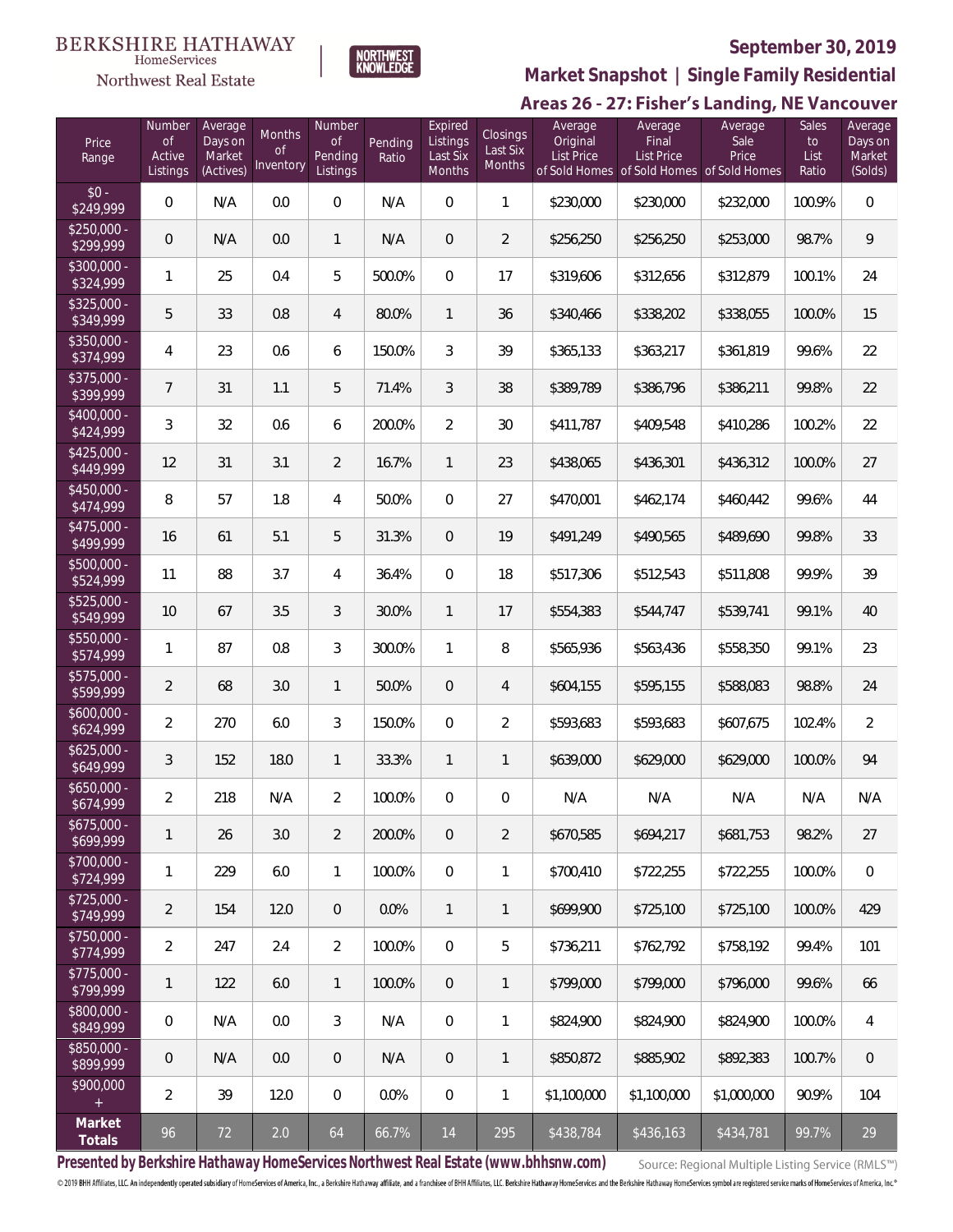#### **BERKSHIRE HATHAWAY**  $\label{lem:sevices} \textsc{Home} \textsc{Service} \textsc{s}$

Northwest Real Estate



## **September 30, 2019**

## **Areas 31, 63, 64, 65, 66, 71, 72: Rural Clark County Market Snapshot | Single Family Residential**

| Price<br>Range            | Number<br>of<br>Active<br>Listings | Average<br>Days on<br>Market<br>(Actives) | Months<br>0f<br><b>Inventory</b> | Number<br>0f<br>Pending<br>Listings | Pending<br>Ratio | Expired<br>Listings<br>Last Six<br>Months | Closings<br>Last Six<br><b>Months</b> | Average<br>Original<br><b>List Price</b> | Average<br>Final<br><b>List Price</b><br>of Sold Homes of Sold Homes of Sold Homes | Average<br>Sale<br>Price | Sales<br>to<br>List<br>Ratio | Average<br>Days on<br>Market<br>(Solds) |
|---------------------------|------------------------------------|-------------------------------------------|----------------------------------|-------------------------------------|------------------|-------------------------------------------|---------------------------------------|------------------------------------------|------------------------------------------------------------------------------------|--------------------------|------------------------------|-----------------------------------------|
| $$0 -$<br>\$249,999       | 4                                  | 73                                        | 8.0                              | $\boldsymbol{0}$                    | 0.0%             | 1                                         | 3                                     | \$202,200                                | \$202,200                                                                          | \$210,000                | 103.9%                       | $\overline{7}$                          |
| $$250,000 -$<br>\$274,999 | 3                                  | 51                                        | 2.6                              | $\overline{2}$                      | 66.7%            | $\overline{0}$                            | $\overline{7}$                        | \$265,957                                | \$263,671                                                                          | \$264,787                | 100.4%                       | 13                                      |
| $$275,000 -$<br>\$299,999 | 3                                  | 60                                        | 1.1                              | 3                                   | 100.0%           | 1                                         | 16                                    | \$293,700                                | \$283,503                                                                          | \$284,188                | 100.2%                       | 26                                      |
| $$300,000 -$<br>\$324,999 | 1                                  | 26                                        | 0.7                              | 5                                   | 500.0%           | $\overline{0}$                            | 9                                     | \$316,468                                | \$315,335                                                                          | \$314,135                | 99.6%                        | 16                                      |
| $$325,000 -$<br>\$349,999 | 3                                  | 32                                        | 1.4                              | $\mathbf{1}$                        | 33.3%            | $\mathbf{0}$                              | 13                                    | \$331,377                                | \$330,615                                                                          | \$337,146                | 102.0%                       | 27                                      |
| $$350.000 -$<br>\$374,999 | 4                                  | 143                                       | 2.2                              | $\overline{2}$                      | 50.0%            | $\mathbf{1}$                              | 11                                    | \$366,973                                | \$364,245                                                                          | \$363,245                | 99.7%                        | 32                                      |
| $$375.000 -$<br>\$399,999 | 3                                  | 97                                        | 2.0                              | $\mathbf{1}$                        | 33.3%            | $\mathbf{0}$                              | 9                                     | \$390,011                                | \$390,456                                                                          | \$386,544                | 99.0%                        | 9                                       |
| $$400.000 -$<br>\$424,999 | 1                                  | 140                                       | 1.5                              | $\mathbf{1}$                        | 100.0%           | $\overline{0}$                            | 4                                     | \$431,225                                | \$426,225                                                                          | \$411,375                | 96.5%                        | 33                                      |
| $$425.000 -$<br>\$449,999 | 1                                  | 53                                        | 0.5                              | $\overline{2}$                      | 200.0%           | $\overline{2}$                            | 13                                    | \$456,570                                | \$443,162                                                                          | \$438,446                | 98.9%                        | 91                                      |
| $$450.000 -$<br>\$474,999 | $\overline{2}$                     | 118                                       | 1.2                              | $\overline{0}$                      | 0.0%             | 3                                         | 10                                    | \$470,660                                | \$466,750                                                                          | \$463,330                | 99.3%                        | 26                                      |
| $$475.000 -$<br>\$499,999 | 3                                  | 72                                        | 3.0                              | $\overline{4}$                      | 133.3%           | 0                                         | 6                                     | \$502,888                                | \$490,297                                                                          | \$488,183                | 99.6%                        | 37                                      |
| $$500,000 -$<br>\$524,999 | 1                                  | 18                                        | 0.6                              | $\mathbf{1}$                        | 100.0%           | $\overline{0}$                            | 10                                    | \$533,280                                | \$520,700                                                                          | \$510,513                | 98.0%                        | 47                                      |
| $$525,000 -$<br>\$549,999 | 6                                  | 80                                        | 2.4                              | $\mathbf{1}$                        | 16.7%            | 0                                         | 15                                    | \$551,213                                | \$542,280                                                                          | \$534,187                | 98.5%                        | 26                                      |
| $$550,000 -$<br>\$574,999 | $\overline{2}$                     | 12                                        | 1.7                              | $\mathbf{1}$                        | 50.0%            | $\overline{0}$                            | 7                                     | \$566,214                                | \$563,486                                                                          | \$559,971                | 99.4%                        | 36                                      |
| $$575,000 -$<br>\$599,999 | 1                                  | 39                                        | 0.5                              | 5                                   | 500.0%           | $\boldsymbol{0}$                          | 12                                    | \$606,792                                | \$591,950                                                                          | \$585,483                | 98.9%                        | 41                                      |
| $$600,000 -$<br>\$624,999 | $\overline{2}$                     | 52                                        | 2.0                              | 1                                   | 50.0%            | $\mathbf{1}$                              | 6                                     | \$625,467                                | \$624,783                                                                          | \$611,983                | 98.0%                        | 37                                      |
| $$625,000 -$<br>\$649,999 | 1.                                 | 447                                       | 2.0                              | $\overline{2}$                      | 200.0%           | 1                                         | 3                                     | \$646,300                                | \$646,300                                                                          | \$632,667                | 97.9%                        | 56                                      |
| $$650,000 -$<br>\$674,999 | $\overline{2}$                     | 14                                        | 3.0                              | $\overline{0}$                      | 0.0%             | $\boldsymbol{0}$                          | 4                                     | \$680,750                                | \$678,225                                                                          | \$659,500                | 97.2%                        | 65                                      |
| $$675,000 -$<br>\$699,999 | 3                                  | 102                                       | 18.0                             | $\mathbf{1}$                        | 33.3%            | $\overline{0}$                            | 1                                     | \$729,999                                | \$699,000                                                                          | \$679,900                | 97.3%                        | 136                                     |
| \$700,000 -<br>\$749,999  | $\overline{2}$                     | 50                                        | 6.0                              | $\overline{0}$                      | $0.0\%$          | $\mathbf{1}$                              | 2                                     | \$772,498                                | \$749,948                                                                          | \$717,500                | 95.7%                        | 93                                      |
| $$750,000 -$<br>\$799,999 | 3                                  | 93                                        | 3.6                              | 0                                   | 0.0%             | 3                                         | 5                                     | \$782,580                                | \$782,580                                                                          | \$765,000                | 97.8%                        | 44                                      |
| $$800,000 -$<br>\$849,999 | 2                                  | 73                                        | 6.0                              | $\overline{0}$                      | 0.0%             | $\overline{0}$                            | $\overline{2}$                        | \$839,950                                | \$839,950                                                                          | \$818,870                | 97.5%                        | $\overline{7}$                          |
| $$850,000 -$<br>\$899,999 | $\mathbf 0$                        | N/A                                       | 0.0                              | $\mathbf{1}$                        | N/A              | $\boldsymbol{0}$                          | 3                                     | \$904,666                                | \$904,666                                                                          | \$877,500                | 97.0%                        | 64                                      |
| $$900,000 -$<br>\$999,999 | 1                                  | 249                                       | 1.5                              | $\mathbf{1}$                        | 100.0%           | $\overline{0}$                            | 4                                     | \$978,200                                | \$963,450                                                                          | \$956,125                | 99.2%                        | 27                                      |
| \$1,000,000               | 7                                  | 64                                        | 42.0                             | $\mathbf{1}$                        | 14.3%            | 5                                         | 1                                     | \$1,250,000                              | \$1,250,000                                                                        | \$1,199,500              | 96.0%                        | 104                                     |
| Market<br>Totals          | 61                                 | 81                                        | 2.1                              | 36                                  | 59.0%            | 19                                        | 176                                   | \$490,113                                | \$483,633                                                                          | \$478,003                | 98.8%                        | 37                                      |

**Presented by Berkshire Hathaway HomeServices Northwest Real Estate (www.bhhsnw.com)**

Source: Regional Multiple Listing Service (RMLS™)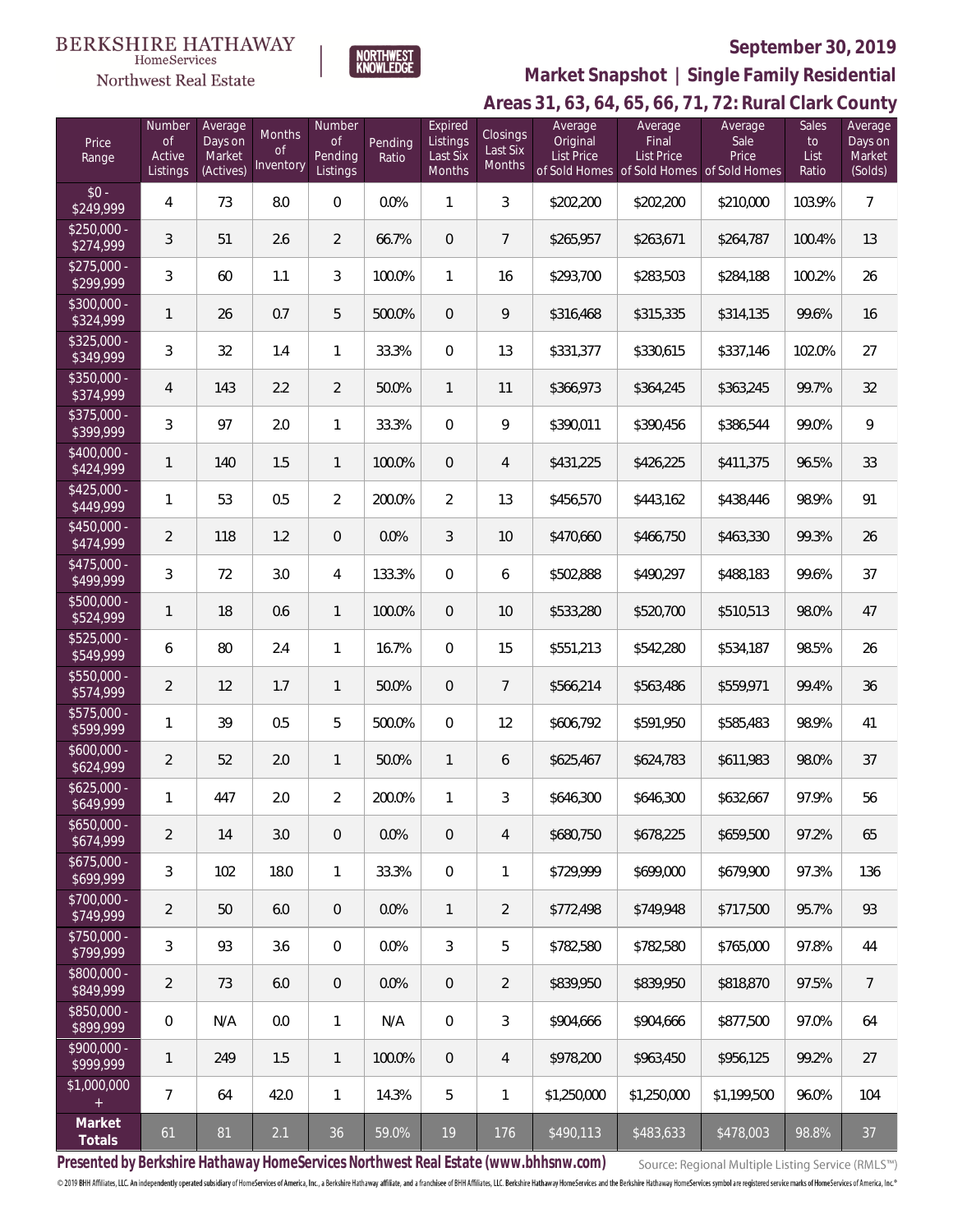

Northwest Real Estate

**NORTHWEST**<br>KNOWLEDGE

**Market Snapshot | Single Family Residential**

| Price<br>Range                | Number<br><b>of</b><br>Active<br>Listings | Average<br>Days on<br>Market<br>(Actives) | Months<br>0f<br>Inventory | Number<br>Οf<br>Pending<br>Listings | Pending<br>Ratio | Expired<br>Listings<br>Last Six<br>Months | Closings<br>Last Six<br>Months | Average<br>Original<br><b>List Price</b> | Average<br>Final<br>List Price<br>of Sold Homes of Sold Homes of Sold Homes | Average<br>Sale<br>Price | Sales<br>to<br>List<br>Ratio | Average<br>Days on<br>Market<br>(Solds) |
|-------------------------------|-------------------------------------------|-------------------------------------------|---------------------------|-------------------------------------|------------------|-------------------------------------------|--------------------------------|------------------------------------------|-----------------------------------------------------------------------------|--------------------------|------------------------------|-----------------------------------------|
| $$0 -$<br>\$299,999           | $\overline{2}$                            | 39                                        | 0.8                       | 5                                   | 250.0%           | $\Omega$                                  | 15                             | \$259,620                                | \$257,287                                                                   | \$251,220                | 97.6%                        | 32                                      |
| \$300,000 -<br>\$324,999      | $\overline{2}$                            | 75                                        | 2.0                       | $\mathbf{1}$                        | 50.0%            | $\overline{0}$                            | 6                              | \$323,967                                | \$322,317                                                                   | \$312,500                | 97.0%                        | 18                                      |
| $$325,000 -$<br>\$349,999     | 4                                         | 25                                        | 1.3                       | $\overline{4}$                      | 100.0%           | $\overline{2}$                            | 19                             | \$336,852                                | \$335,268                                                                   | \$333,531                | 99.5%                        | 27                                      |
| $$350,000 -$<br>\$374,999     | $\overline{2}$                            | 164                                       | 0.5                       | 3                                   | 150.0%           | $\overline{0}$                            | 24                             | \$375,166                                | \$367,541                                                                   | \$362,065                | 98.5%                        | 39                                      |
| $$375,000 -$<br>\$399,999     | 5                                         | 62                                        | 1.2                       | $\overline{7}$                      | 140.0%           | $\overline{0}$                            | 25                             | \$391,378                                | \$391,660                                                                   | \$391,629                | 100.0%                       | 26                                      |
| \$400,000 -<br>\$424,999      | 12                                        | 92                                        | 1.9                       | 6                                   | 50.0%            | $\mathbf{1}$                              | 37                             | \$413,635                                | \$411,783                                                                   | \$411,909                | 100.0%                       | 25                                      |
| $$425,000 -$<br>\$449,999     | 17                                        | 58                                        | 3.5                       | 9                                   | 52.9%            | $\mathbf{1}$                              | 29                             | \$444,074                                | \$438,606                                                                   | \$436,743                | 99.6%                        | 45                                      |
| \$450,000 -<br>\$474,999      | 16                                        | 115                                       | 3.0                       | 14                                  | 87.5%            | $\overline{0}$                            | 32                             | \$467,199                                | \$460,971                                                                   | \$460.056                | 99.8%                        | 46                                      |
| $$475,000 -$<br>\$499,999     | 18                                        | 142                                       | 4.7                       | 12                                  | 66.7%            | $\overline{2}$                            | 23                             | \$504,295                                | \$494,217                                                                   | \$489,011                | 98.9%                        | 39                                      |
| \$500,000 -<br>\$524,999      | 25                                        | 117                                       | 8.3                       | 8                                   | 32.0%            | $\overline{2}$                            | 18                             | \$524,761                                | \$516,318                                                                   | \$512,014                | 99.2%                        | 47                                      |
| $$525,000 -$<br>\$549,999     | 14                                        | 128                                       | 3.8                       | 10                                  | 71.4%            | $\overline{2}$                            | 22                             | \$558,480                                | \$542,438                                                                   | \$534,873                | 98.6%                        | 55                                      |
| \$550,000 -<br>\$574,999      | 7                                         | 150                                       | 2.5                       | 12                                  | 171.4%           | 3                                         | 17                             | \$576,912                                | \$565,378                                                                   | \$562,558                | 99.5%                        | 31                                      |
| $$575,000 -$<br>\$599,999     | 17                                        | 117                                       | 6.4                       | 5                                   | 29.4%            | $\mathfrak{Z}$                            | 16                             | \$580,652                                | \$577,780                                                                   | \$587,429                | 101.7%                       | 39                                      |
| $$600,000 -$<br>\$624,999     | 7                                         | 132                                       | 3.8                       | 6                                   | 85.7%            | $\mathbf{1}$                              | 11                             | \$602,680                                | \$600,417                                                                   | \$610,951                | 101.8%                       | 8                                       |
| $$625,000 -$<br>\$649,999     | 13                                        | 116                                       | 7.1                       | 11                                  | 84.6%            | $\mathbf{1}$                              | 11                             | \$643,045                                | \$634,400                                                                   | \$632,322                | 99.7%                        | 32                                      |
| $$650,000 -$<br>\$674,999     | 11                                        | 76                                        | 4.7                       | $\overline{2}$                      | 18.2%            | $\mathbf{1}$                              | 14                             | \$672,229                                | \$666,450                                                                   | \$660,539                | 99.1%                        | 49                                      |
| $$675,000 -$<br>\$699,999     | 10                                        | 106                                       | 6.0                       | 5                                   | 50.0%            | 1                                         | 10                             | \$673,552                                | \$671,852                                                                   | \$685,199                | 102.0%                       | 62                                      |
| $$700,000 -$<br>\$749,999     | 12                                        | 46                                        | 4.0                       | 8                                   | 66.7%            | $\overline{2}$                            | 18                             | \$731,637                                | \$725.648                                                                   | \$723,310                | 99.7%                        | 28                                      |
| $$750,000 -$<br>\$799,999     | 10                                        | 74                                        | 5.5                       | 9                                   | 90.0%            | $\overline{2}$                            | 11                             | \$790.145                                | \$786,782                                                                   | \$771,173                | 98.0%                        | 77                                      |
| \$800,000 -<br>\$849,999      | 3                                         | 108                                       | 2.3                       | 2                                   | 66.7%            | $\mathbf{1}$                              | 8                              | \$824,469                                | \$818,974                                                                   | \$815,106                | 99.5%                        | 124                                     |
| $$850,000 -$<br>\$899,999     | 6                                         | 143                                       | 6.0                       | $\overline{2}$                      | 33.3%            | $\overline{0}$                            | 6                              | \$932,483                                | \$896,317                                                                   | \$874,421                | 97.6%                        | 88                                      |
| $$900,000 -$<br>\$999,999     | 6                                         | 113                                       | 9.0                       | $\theta$                            | 0.0%             | $\mathbf{1}$                              | 4                              | \$990.975                                | \$990,975                                                                   | \$948,500                | 95.7%                        | 25                                      |
| $$1,000,000 -$<br>\$1,249,999 | 9                                         | 85                                        | 10.8                      | $\overline{4}$                      | 44.4%            | 5                                         | 5                              | \$1,176,323                              | \$1,146,123                                                                 | \$1,111,069              | 96.9%                        | 38                                      |
| $$1,250,000 -$<br>\$1,499,999 | $\overline{7}$                            | 121                                       | 14.0                      | $\theta$                            | 0.0%             | $\overline{0}$                            | 3                              | \$1,480,000                              | \$1,463,333                                                                 | \$1,378,333              | 94.2%                        | 93                                      |
| \$1,500,000<br>$+$            | 11                                        | 133                                       | N/A                       | $\mathbf{1}$                        | 9.1%             | $\mathbf{1}$                              | 0                              | N/A                                      | N/A                                                                         | N/A                      | N/A                          | N/A                                     |
| Market<br>Totals              | 246                                       | 105                                       | 3.8                       | 146                                 | 59.3%            | 32                                        | 384                            | \$533,270                                | \$526,810                                                                   | \$522,947                | 99.3%                        | 41                                      |

**Presented by Berkshire Hathaway HomeServices Northwest Real Estate (www.bhhsnw.com)**

Source: Regional Multiple Listing Service (RMLS™)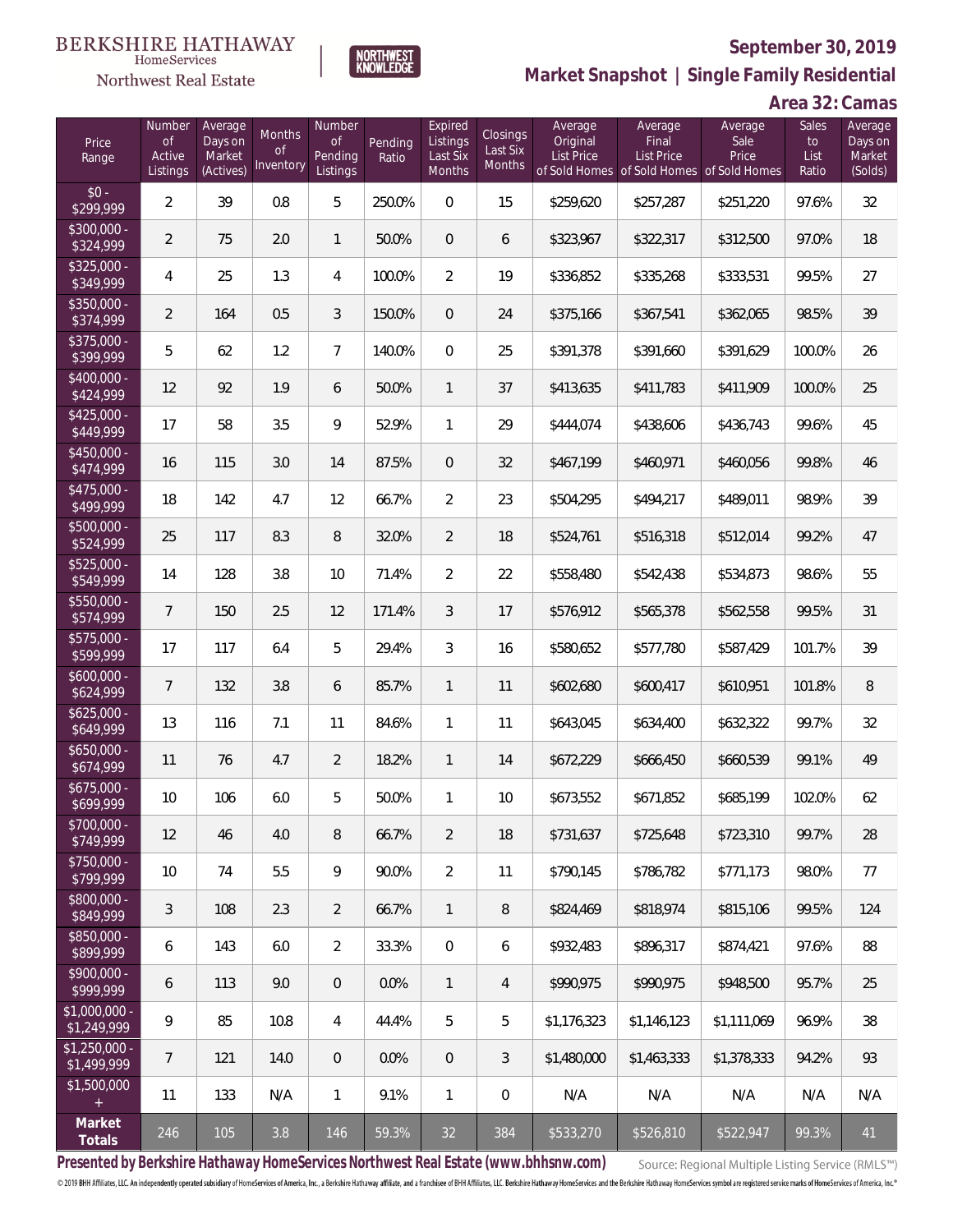

NORTHWEST<br>KNOWLEDGE

Northwest Real Estate

**Market Snapshot | Single Family Residential**

## **Area 33: Washougal**

| Price<br>Range                    | Number<br><b>of</b><br>Active<br>Listings | Average<br>Days on<br>Market<br>(Actives) | Months<br><b>of</b><br>Inventory | <b>Number</b><br>Οf<br>Pending<br>Listings | Pending<br>Ratio | Expired<br>Listings<br>Last Six<br>Months | Closings<br>Last Six<br><b>Months</b> | Average<br>Original<br>List Price | Average<br>Final<br><b>List Price</b><br>of Sold Homes of Sold Homes of Sold Homes | Average<br>Sale<br>Price | <b>Sales</b><br>to<br>List<br>Ratio | Average<br>Days on<br>Market<br>(Solds) |
|-----------------------------------|-------------------------------------------|-------------------------------------------|----------------------------------|--------------------------------------------|------------------|-------------------------------------------|---------------------------------------|-----------------------------------|------------------------------------------------------------------------------------|--------------------------|-------------------------------------|-----------------------------------------|
| $$0 -$<br>\$249,999               | $\mathbf{1}$                              | 164                                       | 1.2                              | $\Omega$                                   | 0.0%             | 1                                         | 5                                     | \$185,000                         | \$185,000                                                                          | \$188,400                | 101.8%                              | 12                                      |
| $$250,000 -$<br>\$274,999         | $\overline{2}$                            | 67                                        | 1.2                              | $\overline{2}$                             | 100.0%           | $\overline{0}$                            | 10                                    | \$262,060                         | \$259,060                                                                          | \$259,540                | 100.2%                              | 22                                      |
| $$275,000 -$<br>\$299,999         | $\mathbf{1}$                              | 45                                        | 0.4                              | $\overline{2}$                             | 200.0%           | $\mathbf{1}$                              | 16                                    | \$292,363                         | \$287,988                                                                          | \$287,913                | 100.0%                              | 41                                      |
| $$300,000 -$<br>\$324,999         | $\overline{4}$                            | 163                                       | 1.1                              | $\overline{2}$                             | 50.0%            | $\overline{0}$                            | 21                                    | \$313,510                         | \$310,962                                                                          | \$311,057                | 100.0%                              | 35                                      |
| $$325,000 -$<br>\$349,999         | 8                                         | 188                                       | 2.8                              | 5                                          | 62.5%            | $\mathbf{0}$                              | 17                                    | \$339,171                         | \$334,400                                                                          | \$336,419                | 100.6%                              | 33                                      |
| $$350,000 -$<br>\$374,999         | 6                                         | 60                                        | 1.9                              | 5                                          | 83.3%            | 2                                         | 19                                    | \$370,437                         | \$359,389                                                                          | \$358,997                | 99.9%                               | 50                                      |
| $$375,000 -$<br>\$399,999         | 3                                         | 73                                        | 0.8                              | $\overline{0}$                             | 0.0%             | $\overline{0}$                            | 23                                    | \$394,596                         | \$389,057                                                                          | \$386,483                | 99.3%                               | 24                                      |
| $$400,000 -$<br>\$424,999         | 5                                         | 43                                        | 2.3                              | 3                                          | 60.0%            | $\overline{0}$                            | 13                                    | \$428,027                         | \$415,408                                                                          | \$411,685                | 99.1%                               | 31                                      |
| $$425,000 -$<br>\$449,999         | 10                                        | 61                                        | 3.8                              | 3                                          | 30.0%            | $\overline{0}$                            | 16                                    | \$443,867                         | \$440,094                                                                          | \$436,525                | 99.2%                               | 39                                      |
| $$450,000 -$<br>\$474,999         | 3                                         | 30                                        | 1.1                              | 3                                          | 100.0%           | $\mathbf{1}$                              | 16                                    | \$469,919                         | \$465,100                                                                          | \$458,588                | 98.6%                               | 30                                      |
| $$475,000 -$<br>$\sqrt{$499,999}$ | 6                                         | 61                                        | 4.0                              | $\mathbf{1}$                               | 16.7%            | 3                                         | 9                                     | \$497,711                         | \$489,378                                                                          | \$483,122                | 98.7%                               | 21                                      |
| $$500,000 -$<br>\$524,999         | $\overline{4}$                            | 148                                       | 3.0                              | $\overline{2}$                             | 50.0%            | $\overline{0}$                            | 8                                     | \$525,300                         | \$520,938                                                                          | \$512,613                | 98.4%                               | 42                                      |
| $$525,000 -$<br>\$549,999         | $\mathfrak{Z}$                            | 46                                        | 2.6                              | 3                                          | 100.0%           | $\overline{2}$                            | $\overline{7}$                        | \$544,229                         | \$541,371                                                                          | \$535,000                | 98.8%                               | 37                                      |
| $$550,000 -$<br>\$574,999         | $\overline{0}$                            | N/A                                       | 0.0                              | 3                                          | N/A              | $\mathbf{1}$                              | $\overline{4}$                        | \$566,000                         | \$566,000                                                                          | \$561,125                | 99.1%                               | 11                                      |
| $$575,000 -$<br>\$599,999         | 5                                         | 92                                        | 5.0                              | $\mathbf{1}$                               | 20.0%            | $\overline{0}$                            | 6                                     | \$601,383                         | \$601,383                                                                          | \$585,000                | 97.3%                               | 75                                      |
| $$600,000 -$<br>\$624,999         | $\mathbf{1}$                              | 67                                        | 2.0                              | $\mathbf{1}$                               | 100.0%           | $\overline{0}$                            | 3                                     | \$651,600                         | \$616,633                                                                          | \$612,667                | 99.4%                               | 46                                      |
| $$625,000 -$<br>\$649,999         | 3                                         | 120                                       | 6.0                              | $\mathbf{0}$                               | 0.0%             | $\mathbf{1}$                              | 3                                     | \$652,633                         | \$652,633                                                                          | \$641,833                | 98.3%                               | 39                                      |
| $$650,000 -$<br>\$699,999         | 8                                         | 70                                        | 6.0                              | $\mathbf{1}$                               | 12.5%            | $\theta$                                  | 8                                     | \$688,276                         | \$662,151                                                                          | \$662,786                | 100.1%                              | 33                                      |
| $$700,000 -$<br>\$749,999         | $\mathfrak{Z}$                            | 133                                       | 18.0                             | 0                                          | 0.0%             | $\mathbf{1}$                              | 1                                     | \$750,000                         | \$750,000                                                                          | \$710,000                | 94.7%                               | 6                                       |
| \$750,000 -<br>\$799,999          | 5                                         | 93                                        | 7.5                              | $\overline{0}$                             | 0.0%             | $\overline{2}$                            | $\overline{4}$                        | \$788,675                         | \$777,425                                                                          | \$766.575                | 98.6%                               | 65                                      |
| $$800,000 -$<br>\$849,999         | $\mathbf{1}$                              | 439                                       | 3.0                              | 0                                          | 0.0%             | $\boldsymbol{0}$                          | $\overline{2}$                        | \$847,500                         | \$847,500                                                                          | \$827,500                | 97.6%                               | 11                                      |
| $$850,000 -$<br>\$899,999         | $\overline{4}$                            | 85                                        | 12.0                             | $\overline{0}$                             | 0.0%             | $\overline{0}$                            | $\overline{2}$                        | \$872,250                         | \$864,700                                                                          | \$850,500                | 98.4%                               | 19                                      |
| $$900,000 -$<br>\$949,999         | 0                                         | N/A                                       | 0.0                              | 0                                          | N/A              | $\boldsymbol{0}$                          | 3                                     | \$933,267                         | \$933,267                                                                          | \$921,667                | 98.8%                               | 93                                      |
| \$950,000 -<br>\$999,999          | $\mathsf{O}\xspace$                       | N/A                                       | 0.0                              | $\mathbf 0$                                | N/A              | $\overline{0}$                            | 1                                     | \$969,900                         | \$969,900                                                                          | \$990,000                | 102.1%                              | $\mathfrak{Z}$                          |
| \$1,000,000<br>$+$                | 5                                         | 116                                       | 30.0                             | $\boldsymbol{0}$                           | 0.0%             | $\mathbf 0$                               | 1                                     | \$1,195,000                       | \$1,195,000                                                                        | \$1,134,000              | 94.9%                               | 14                                      |
| Market<br>Totals                  | 91                                        | 96                                        | 2.5                              | 37                                         | 40.7%            | 15                                        | 218                                   | \$444,786                         | \$438,468                                                                          | \$434,930                | 99.2%                               | 35                                      |

**Presented by Berkshire Hathaway HomeServices Northwest Real Estate (www.bhhsnw.com)**

Source: Regional Multiple Listing Service (RMLS™)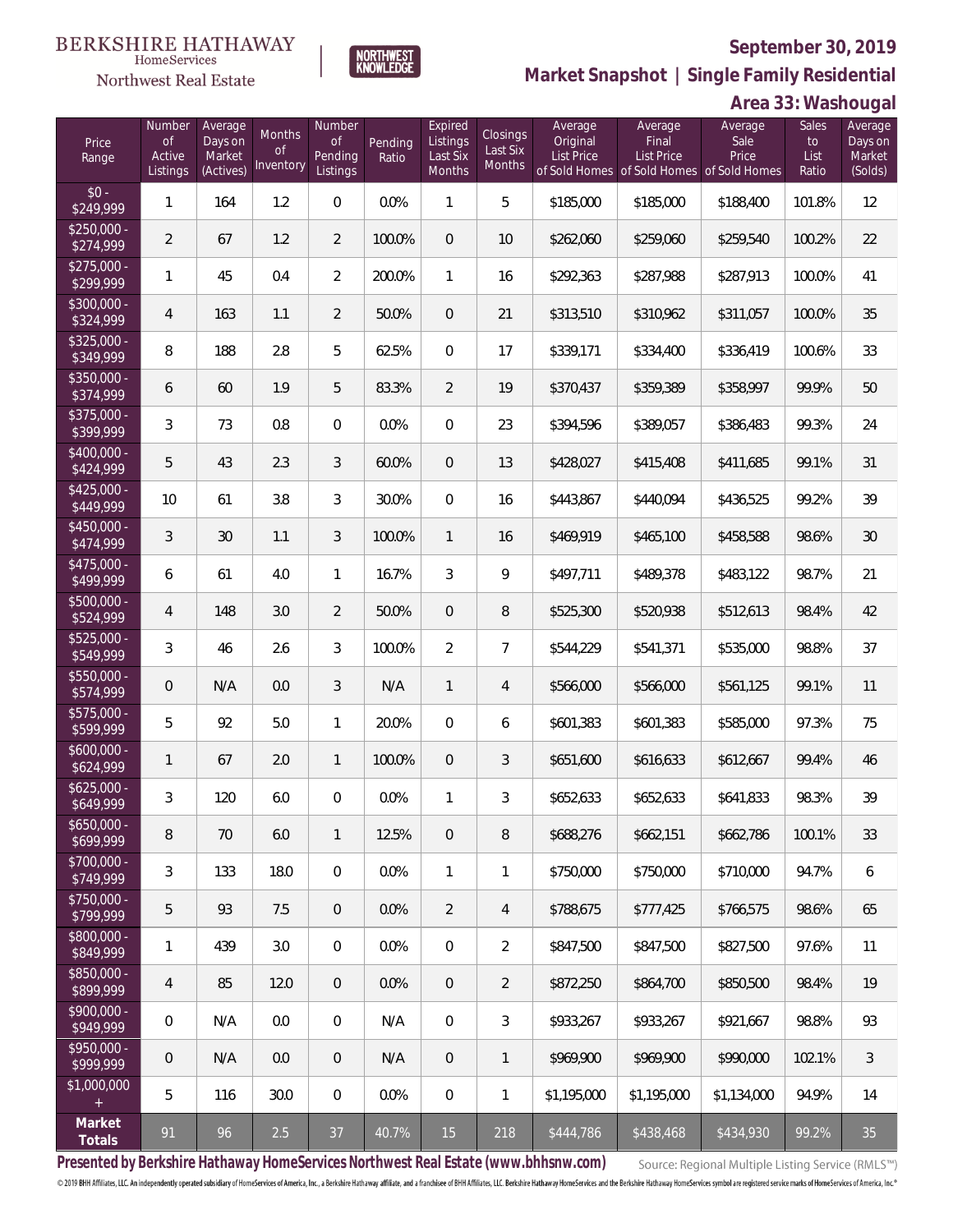#### **BERKSHIRE HATHAWAY**  $\label{lem:sevices} \textsc{Home} \textsc{Service} \textsc{s}$

Northwest Real Estate



## **September 30, 2019**

**Areas 41 - 44: Felida, Salmon Creek Market Snapshot | Single Family Residential**

|                           |                                           |                                           |                                         |                                            |                  |                                           |                                              |                                          |                                                                                    | .<br>iiuu, Juliiu        |                                     |                                         |
|---------------------------|-------------------------------------------|-------------------------------------------|-----------------------------------------|--------------------------------------------|------------------|-------------------------------------------|----------------------------------------------|------------------------------------------|------------------------------------------------------------------------------------|--------------------------|-------------------------------------|-----------------------------------------|
| Price<br>Range            | Number<br><b>of</b><br>Active<br>Listings | Average<br>Days on<br>Market<br>(Actives) | <b>Months</b><br><b>of</b><br>Inventory | Number<br><b>of</b><br>Pending<br>Listings | Pending<br>Ratio | Expired<br>Listings<br>Last Six<br>Months | <b>Closings</b><br>Last Six<br><b>Months</b> | Average<br>Original<br><b>List Price</b> | Average<br>Final<br><b>List Price</b><br>of Sold Homes of Sold Homes of Sold Homes | Average<br>Sale<br>Price | <b>Sales</b><br>to<br>List<br>Ratio | Average<br>Days on<br>Market<br>(Solds) |
| $$0 -$<br>\$274,999       | 3                                         | 63                                        | 0.8                                     | 4                                          | 133.3%           | $\mathbf{1}$                              | 24                                           | \$268,840                                | \$262,615                                                                          | \$256,126                | 97.5%                               | 34                                      |
| $$275,000 -$<br>\$299,999 | 4                                         | 165                                       | 0.8                                     | 6                                          | 150.0%           | $\mathbf{1}$                              | 30                                           | \$286,900                                | \$283,800                                                                          | \$287,030                | 101.1%                              | 21                                      |
| $$300,000 -$<br>\$324,999 | 10                                        | 144                                       | 1.1                                     | 23                                         | 230.0%           | $\mathbf{1}$                              | 55                                           | \$317,751                                | \$314,028                                                                          | \$314,260                | 100.1%                              | 17                                      |
| $$325,000 -$<br>\$349,999 | 23                                        | 84                                        | 1.3                                     | 38                                         | 165.2%           | $\mathfrak{Z}$                            | 110                                          | \$339,063                                | \$337,797                                                                          | \$337,764                | 100.0%                              | 42                                      |
| $$350,000 -$<br>\$374,999 | 26                                        | 59                                        | 1.9                                     | 32                                         | 123.1%           | $\overline{4}$                            | 82                                           | \$365,395                                | \$361,790                                                                          | \$361,960                | 100.0%                              | 33                                      |
| $$375,000 -$<br>\$399,999 | 35                                        | 90                                        | 2.9                                     | 33                                         | 94.3%            | 5                                         | 72                                           | \$393,180                                | \$388,452                                                                          | \$387,208                | 99.7%                               | 34                                      |
| $$400,000 -$<br>\$424,999 | 12                                        | 57                                        | 1.1                                     | 10                                         | 83.3%            | $\mathfrak{Z}$                            | 65                                           | \$417,765                                | \$412,345                                                                          | \$411,518                | 99.8%                               | 31                                      |
| $$425,000 -$<br>\$449,999 | 18                                        | 88                                        | 2.0                                     | 22                                         | 122.2%           | $\overline{2}$                            | 54                                           | \$440,291                                | \$436,750                                                                          | \$435,340                | 99.7%                               | 32                                      |
| $$450,000 -$<br>\$474,999 | 25                                        | 81                                        | 4.3                                     | 16                                         | 64.0%            | 5                                         | 35                                           | \$465,593                                | \$464,113                                                                          | \$462,174                | 99.6%                               | 55                                      |
| $$475,000 -$<br>\$499,999 | 20                                        | 85                                        | 3.2                                     | 17                                         | 85.0%            | $\overline{7}$                            | 38                                           | \$501,255                                | \$491,163                                                                          | \$486,650                | 99.1%                               | 64                                      |
| $$500,000 -$<br>\$524,999 | 8                                         | 77                                        | 3.0                                     | 10                                         | 125.0%           | $\overline{4}$                            | 16                                           | \$529,673                                | \$520,294                                                                          | \$512,562                | 98.5%                               | 40                                      |
| \$525,000 -<br>\$549,999  | 22                                        | 94                                        | 5.5                                     | 12                                         | 54.5%            | $\mathfrak{Z}$                            | 24                                           | \$546,815                                | \$537,570                                                                          | \$536,667                | 99.8%                               | 43                                      |
| $$550,000 -$<br>\$574,999 | 9                                         | 74                                        | 1.9                                     | 9                                          | 100.0%           | $\mathbf{1}$                              | 29                                           | \$576,003                                | \$565,283                                                                          | \$560,895                | 99.2%                               | 62                                      |
| $$575,000 -$<br>\$599,999 | 9                                         | 61                                        | 3.6                                     | 5                                          | 55.6%            | $\mathbf{1}$                              | 15                                           | \$597,687                                | \$593,322                                                                          | \$587,029                | 98.9%                               | 35                                      |
| $$600,000 -$<br>\$624,999 | 3                                         | 156                                       | 1.1                                     | 3                                          | 100.0%           | $\mathbf 0$                               | 17                                           | \$627,767                                | \$624,240                                                                          | \$609,619                | 97.7%                               | 56                                      |
| $$625,000 -$<br>\$649,999 | $\overline{7}$                            | 92                                        | 3.8                                     | 8                                          | 114.3%           | $\mathbf 0$                               | 11                                           | \$659,568                                | \$648,985                                                                          | \$635,595                | 97.9%                               | 76                                      |
| $$650,000 -$<br>\$674,999 | 0                                         | N/A                                       | 0.0                                     | $\mathbf{1}$                               | N/A              | 3                                         | 15                                           | \$676,702                                | \$665,369                                                                          | \$656,454                | 98.7%                               | 23                                      |
| $$675,000 -$<br>\$699,999 | 8                                         | 90                                        | 5.3                                     | 5                                          | 62.5%            | $\overline{2}$                            | 9                                            | \$712,389                                | \$698,078                                                                          | \$685,878                | 98.3%                               | 54                                      |
| $$700,000 -$<br>\$749,999 | $7\phantom{.}$                            | 60                                        | 3.8                                     | 6                                          | 85.7%            | $\overline{2}$                            | 11                                           | \$732,762                                | \$742,086                                                                          | \$729,435                | 98.3%                               | 87                                      |
| $$750,000 -$<br>\$799,999 | 8                                         | 83                                        | 12.0                                    | $\overline{4}$                             | 50.0%            | $\overline{2}$                            | $\overline{4}$                               | \$787,189                                | \$787,189                                                                          | \$789,946                | 100.4%                              | 10                                      |
| \$800,000 -<br>\$849,999  | $\overline{2}$                            | 64                                        | 12.0                                    | $\mathbf{1}$                               | 50.0%            | $\mathbf 0$                               | 1                                            | \$825,000                                | \$825,000                                                                          | \$800,000                | 97.0%                               | 31                                      |
| \$850,000 -<br>\$899,999  | $\overline{2}$                            | 164                                       | 4.0                                     | $\mathbf{1}$                               | 50.0%            | $\mathbf{1}$                              | $\mathfrak{Z}$                               | \$1,129,650                              | \$943,983                                                                          | \$866,500                | 91.8%                               | 132                                     |
| $$900,000 -$<br>\$949,999 | $\mathbf{1}$                              | 134                                       | 6.0                                     | $\mathbf{1}$                               | 100.0%           | $\overline{0}$                            | 1                                            | \$925,000                                | \$925,000                                                                          | \$925,000                | 100.0%                              | 4                                       |
| \$950,000 -<br>\$999,999  | $\overline{2}$                            | 135                                       | N/A                                     | $\mathbf 0$                                | 0.0%             | $\mathbf 0$                               | $\boldsymbol{0}$                             | N/A                                      | N/A                                                                                | N/A                      | N/A                                 | N/A                                     |
| \$1,000,000<br>$+$        | 8                                         | 216                                       | 12.0                                    | $\mathfrak{Z}$                             | 37.5%            | $\overline{2}$                            | $\overline{4}$                               | \$1,424,500                              | \$1,262,250                                                                        | \$1,212,961              | 96.1%                               | 192                                     |
| Market<br>Totals          | 272                                       | 89                                        | 2.3                                     | 270                                        | 99.3%            | 53                                        | 725                                          | \$438,870                                | \$432,624                                                                          | \$429,750                | 99.3%                               | 40                                      |

**Presented by Berkshire Hathaway HomeServices Northwest Real Estate (www.bhhsnw.com)**

Source: Regional Multiple Listing Service (RMLS™)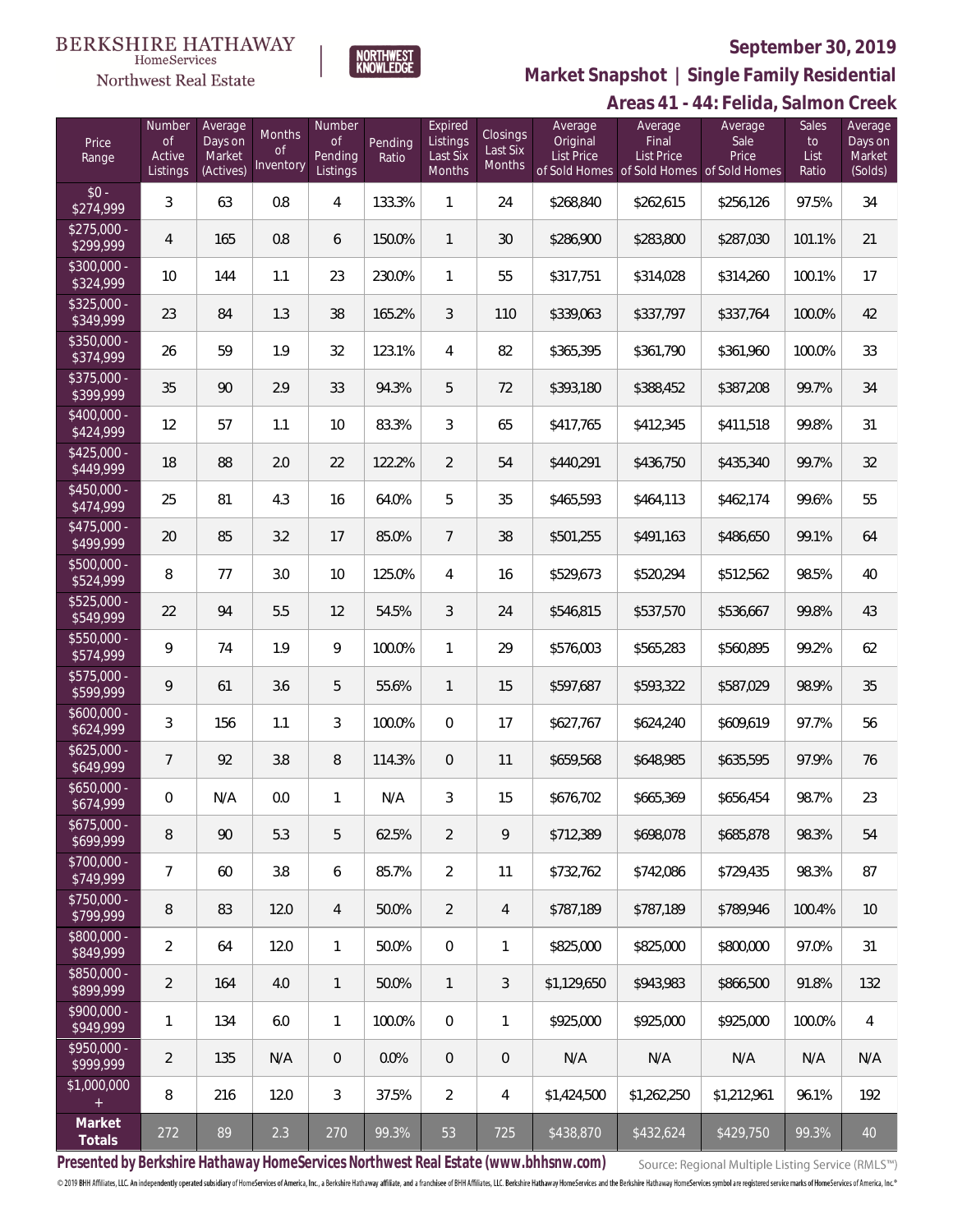

**NORTHWEST**<br>KNOWLEDGE

Northwest Real Estate

**Market Snapshot | Single Family Residential**

# **Areas 50 - 52: Ridgefield**

| Price<br>Range                | Number<br>of<br>Active<br>Listings | Average<br>Days on<br>Market<br>(Actives) | Months<br>0f<br>Inventory | Number<br>Οf<br>Pending<br>Listings | Pending<br>Ratio | Expired<br>Listings<br>Last Six<br><b>Months</b> | Closings<br>Last Six<br><b>Months</b> | Average<br>Original<br>List Price | Average<br>Final<br>List Price<br>of Sold Homes of Sold Homes of Sold Homes | Average<br>Sale<br>Price | Sales<br>to<br>List<br>Ratio | Average<br>Days on<br>Market<br>(Solds) |
|-------------------------------|------------------------------------|-------------------------------------------|---------------------------|-------------------------------------|------------------|--------------------------------------------------|---------------------------------------|-----------------------------------|-----------------------------------------------------------------------------|--------------------------|------------------------------|-----------------------------------------|
| $$0 -$<br>\$299,999           | 6                                  | 59                                        | 1.4                       | 4                                   | 66.7%            | 1                                                | 25                                    | \$289,912                         | \$282,180                                                                   | \$277,472                | 98.3%                        | 69                                      |
| $$300,000 -$<br>\$324,999     | 5                                  | 39                                        | 3.0                       | $\overline{2}$                      | 40.0%            | $\mathbf{1}$                                     | 10                                    | \$324,060                         | \$317,770                                                                   | \$316,345                | 99.6%                        | 29                                      |
| $$325,000 -$<br>\$349,999     | 6                                  | 35                                        | 2.0                       | 5                                   | 83.3%            | $\mathbf{0}$                                     | 18                                    | \$345,499                         | \$333,056                                                                   | \$333,208                | 100.0%                       | 85                                      |
| \$350,000 -<br>\$374,999      | 4                                  | 54                                        | 1.3                       | $\overline{2}$                      | 50.0%            | $\overline{0}$                                   | 18                                    | \$371,417                         | \$368,106                                                                   | \$368,469                | 100.1%                       | 38                                      |
| $$375,000 -$<br>\$399,999     | 6                                  | 55                                        | 0.9                       | 8                                   | 133.3%           | $\overline{0}$                                   | 39                                    | \$394,143                         | \$386,553                                                                   | \$385,192                | 99.6%                        | 63                                      |
| \$400,000 -<br>\$424,999      | 11                                 | 35                                        | 3.0                       | $\overline{4}$                      | 36.4%            | $\mathbf{0}$                                     | 22                                    | \$418,115                         | \$411,606                                                                   | \$411,520                | 100.0%                       | 40                                      |
| $$425,000 -$<br>\$449,999     | 13                                 | 51                                        | 3.4                       | 8                                   | 61.5%            | 1                                                | 23                                    | \$442,366                         | \$438,904                                                                   | \$437,791                | 99.7%                        | 52                                      |
| $$450,000 -$<br>\$474,999     | 16                                 | 92                                        | 5.6                       | 10                                  | 62.5%            | $\mathbf{1}$                                     | 17                                    | \$466,451                         | \$463,574                                                                   | \$459,585                | 99.1%                        | 61                                      |
| \$475,000 -<br>\$499,999      | 21                                 | 90                                        | 6.3                       | 6                                   | 28.6%            | $\overline{0}$                                   | 20                                    | \$507,470                         | \$494,194                                                                   | \$488,449                | 98.8%                        | 77                                      |
| \$500,000 -<br>\$524,999      | 8                                  | 39                                        | 2.1                       | 6                                   | 75.0%            | $\mathbf{1}$                                     | 23                                    | \$519,867                         | \$513,902                                                                   | \$509,347                | 99.1%                        | 62                                      |
| \$525,000 -<br>\$549,999      | 15                                 | 59                                        | 4.7                       | 4                                   | 26.7%            | $\overline{2}$                                   | 19                                    | \$536,008                         | \$536,851                                                                   | \$535,538                | 99.8%                        | 78                                      |
| \$550,000 -<br>\$574,999      | 11                                 | 75                                        | 3.5                       | $7\overline{ }$                     | 63.6%            | $\mathbf{0}$                                     | 19                                    | \$565,652                         | \$564,367                                                                   | \$562,517                | 99.7%                        | 55                                      |
| \$575,000 -<br>\$599,999      | 8                                  | 58                                        | 8.0                       | 6                                   | 75.0%            | $\overline{0}$                                   | 6                                     | \$587,041                         | \$584,673                                                                   | \$583,023                | 99.7%                        | 66                                      |
| $$600,000 -$<br>\$624,999     | 3                                  | 73                                        | 4.5                       | 8                                   | 266.7%           | $\mathbf{1}$                                     | 4                                     | \$619,161                         | \$619,932                                                                   | \$614,282                | 99.1%                        | 11                                      |
| $$625,000 -$<br>\$649,999     | $\overline{2}$                     | 159                                       | 2.0                       | 3                                   | 150.0%           | 1                                                | 6                                     | \$665,550                         | \$638,456                                                                   | \$632,306                | 99.0%                        | 44                                      |
| $$650,000 -$<br>\$674,999     | 6                                  | 54                                        | 12.0                      | $\overline{2}$                      | 33.3%            | $\mathbf{1}$                                     | 3                                     | \$675,000                         | \$675,000                                                                   | \$657,667                | 97.4%                        | 54                                      |
| $$675,000 -$<br>\$699,999     | 4                                  | 79                                        | 8.0                       | 4                                   | 100.0%           | 0                                                | 3                                     | \$708,167                         | \$694,933                                                                   | \$684,167                | 98.5%                        | 43                                      |
| \$700,000 -<br>\$749,999      | 3                                  | 257                                       | 4.5                       | $\mathbf{1}$                        | 33.3%            | 3                                                | 4                                     | \$759,975                         | \$703,725                                                                   | \$720,000                | 102.3%                       | 87                                      |
| $$750,000 -$<br>\$799,999     | 8                                  | 113                                       | 16.0                      | $\mathbf{0}$                        | 0.0%             | $\mathbf{1}$                                     | 3                                     | \$778,233                         | \$768,233                                                                   | \$773,967                | 100.7%                       | 191                                     |
| \$800,000 -<br>\$849,999      | $\mathbf 0$                        | N/A                                       | N/A                       | $\mathbf{1}$                        | N/A              | $\mathbf{1}$                                     | 0                                     | N/A                               | N/A                                                                         | N/A                      | N/A                          | N/A                                     |
| \$850,000 -<br>\$899,999      | 4                                  | 66                                        | 4.8                       | $\mathbf{1}$                        | 25.0%            | $\overline{2}$                                   | 5                                     | \$869,000                         | \$864,000                                                                   | \$862,000                | 99.8%                        | 35                                      |
| $$900,000 -$<br>\$999,999     | 1                                  | 197                                       | 1.2                       | $\overline{0}$                      | 0.0%             | $\overline{2}$                                   | 5                                     | \$964,000                         | \$931,000                                                                   | \$937,000                | 100.6%                       | 138                                     |
| \$1,000,000 -<br>\$1,249,999  | 3                                  | 106                                       | 9.0                       | $\mathbf{1}$                        | 33.3%            | $\mathbf{1}$                                     | $\overline{2}$                        | \$1,265,000                       | \$1,199,500                                                                 | \$1,149,500              | 95.8%                        | 53                                      |
| $$1,250,000 -$<br>\$1,499,999 | 8                                  | 133                                       | 48.0                      | $\overline{0}$                      | 0.0%             | $\mathbf{1}$                                     | $\mathbf{1}$                          | \$1,600,000                       | \$1,475,000                                                                 | \$1,400,000              | 94.9%                        | 90                                      |
| \$1,500,000                   | $\overline{7}$                     | 146                                       | 21.0                      | 0                                   | 0.0%             | $\mathbf{1}$                                     | $\overline{2}$                        | \$1,828,063                       | \$1,828,063                                                                 | \$1,670,563              | 91.4%                        | 101                                     |
| Market<br>Totals              | 179                                | 78                                        | 3.6                       | 93                                  | 52.0%            | 22                                               | 297                                   | \$490,143                         | \$481,951                                                                   | \$478,273                | 99.2%                        | 62                                      |

**Presented by Berkshire Hathaway HomeServices Northwest Real Estate (www.bhhsnw.com)**

Source: Regional Multiple Listing Service (RMLS™)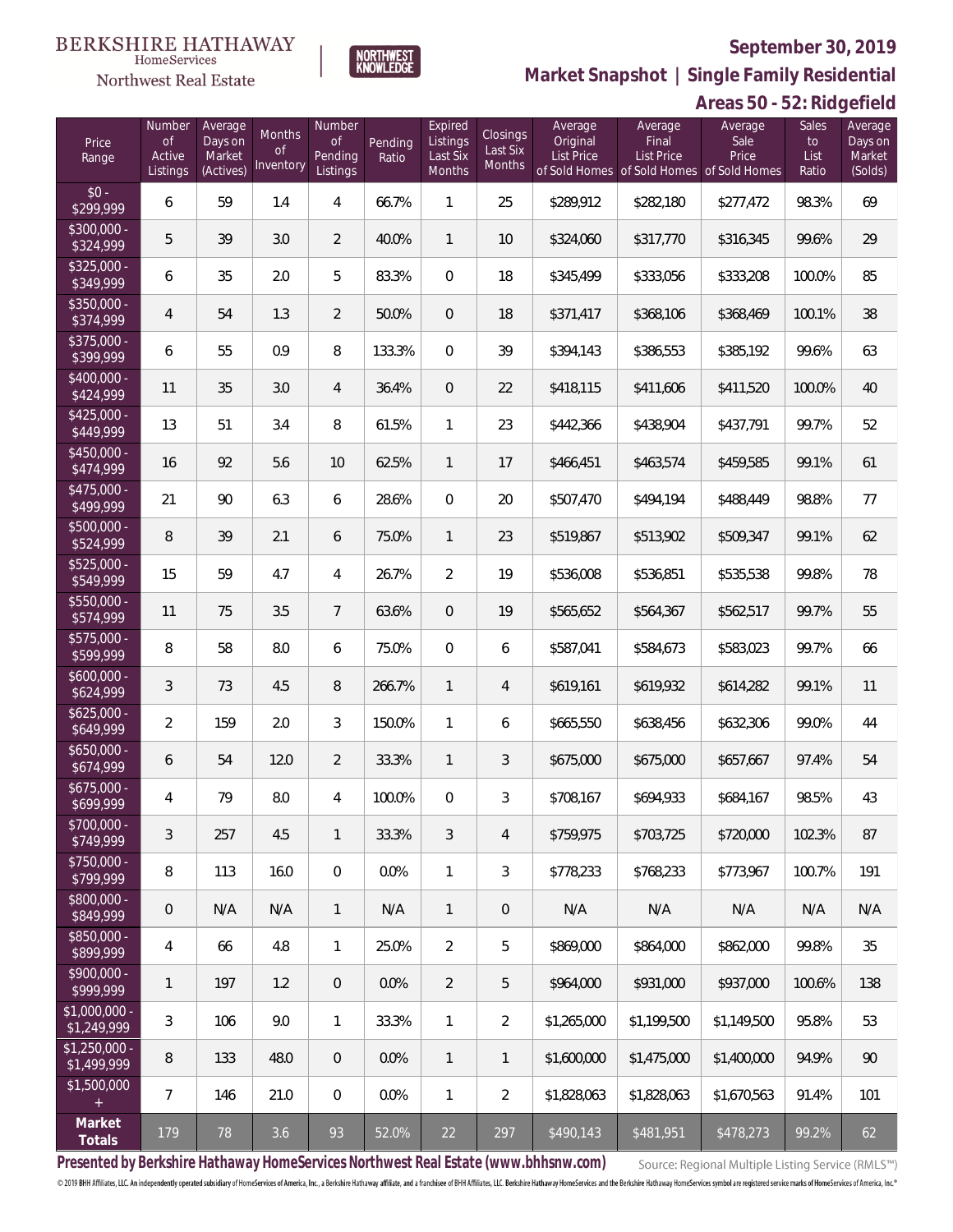

NORTHWEST<br>KNOWLFDGF

Northwest Real Estate

**Market Snapshot | Single Family Residential**

# **Area 61: Battle Ground**

| Price<br>Range            | Number<br><b>of</b><br>Active<br>Listings | Average<br>Days on<br>Market<br>(Actives) | Months<br>0f<br>Inventory | Number<br>Οf<br>Pending<br>Listings | Pending<br>Ratio | Expired<br>Listings<br>Last Six<br>Months | <b>Closings</b><br>Last Six<br>Months | Average<br>Original<br><b>List Price</b> | Average<br>Final<br>List Price<br>of Sold Homes of Sold Homes of Sold Homes | Average<br>Sale<br>Price | Sales<br>to<br>List<br>Ratio | Average<br>Days on<br>Market<br>(Solds) |
|---------------------------|-------------------------------------------|-------------------------------------------|---------------------------|-------------------------------------|------------------|-------------------------------------------|---------------------------------------|------------------------------------------|-----------------------------------------------------------------------------|--------------------------|------------------------------|-----------------------------------------|
| $$0 -$<br>\$274,999       | $\overline{2}$                            | 65                                        | 0.8                       | $\mathbf{1}$                        | 50.0%            | 1                                         | 16                                    | \$267,025                                | \$258,600                                                                   | \$253,656                | 98.1%                        | 31                                      |
| $$275.000 -$<br>\$299,999 | 3                                         | 39                                        | 0.8                       | 3                                   | 100.0%           | $\overline{0}$                            | 24                                    | \$290,358                                | \$288,104                                                                   | \$289,892                | 100.6%                       | 15                                      |
| $$300,000 -$<br>\$324,999 | 9                                         | 43                                        | 1.1                       | 14                                  | 155.6%           | $\mathbf{0}$                              | 51                                    | \$312,733                                | \$310,491                                                                   | \$311,242                | 100.2%                       | 32                                      |
| $$325.000 -$<br>\$349,999 | 15                                        | 69                                        | 1.7                       | 12                                  | 80.0%            | 3                                         | 53                                    | \$339,932                                | \$335,540                                                                   | \$336,151                | 100.2%                       | 32                                      |
| \$350,000 -<br>\$374,999  | 18                                        | 59                                        | 2.9                       | 16                                  | 88.9%            | 3                                         | 37                                    | \$362,595                                | \$359,927                                                                   | \$361,003                | 100.3%                       | 23                                      |
| \$375,000 -<br>\$399,999  | 18                                        | 86                                        | 2.6                       | 9                                   | 50.0%            | $\overline{2}$                            | 41                                    | \$390,654                                | \$386,545                                                                   | \$385,239                | 99.7%                        | 39                                      |
| \$400,000 -<br>\$424,999  | 18                                        | 68                                        | 3.7                       | 11                                  | 61.1%            | $\overline{2}$                            | 29                                    | \$414,564                                | \$413,415                                                                   | \$413,740                | 100.1%                       | 43                                      |
| \$425,000 -<br>\$449,999  | 11                                        | 57                                        | 5.1                       | 5                                   | 45.5%            | $\overline{2}$                            | 13                                    | \$446,104                                | \$435,662                                                                   | \$435,858                | 100.0%                       | 69                                      |
| \$450,000 -<br>\$474,999  | 5                                         | 117                                       | 3.8                       | $\mathbf{1}$                        | 20.0%            | $\mathbf{1}$                              | 8                                     | \$476,613                                | \$465,488                                                                   | \$456,563                | 98.1%                        | 37                                      |
| \$475,000 -<br>\$499,999  | 5                                         | 81                                        | 2.1                       | 3                                   | 60.0%            | $\mathbf{1}$                              | 14                                    | \$500,457                                | \$491,750                                                                   | \$487,950                | 99.2%                        | 58                                      |
| \$500,000 -<br>\$524,999  | 5                                         | 126                                       | 4.3                       | $\overline{4}$                      | 80.0%            | $\overline{2}$                            | $\overline{7}$                        | \$544,214                                | \$524,071                                                                   | \$512,829                | 97.9%                        | 59                                      |
| \$525,000 -<br>\$549,999  | $\overline{7}$                            | 33                                        | 4.2                       | 3                                   | 42.9%            | $\mathbf{1}$                              | 10                                    | \$567,397                                | \$540,730                                                                   | \$536,930                | 99.3%                        | 80                                      |
| \$550,000 -<br>\$574,999  | 4                                         | 116                                       | 4.0                       | $\mathbf{1}$                        | 25.0%            | $\overline{0}$                            | 6                                     | \$568,265                                | \$568,815                                                                   | \$562,065                | 98.8%                        | 41                                      |
| $$575,000 -$<br>\$599,999 | 5                                         | 148                                       | 7.5                       | $\mathbf{1}$                        | 20.0%            | $\overline{0}$                            | $\overline{4}$                        | \$582,425                                | \$582,425                                                                   | \$580,725                | 99.7%                        | 63                                      |
| $$600,000 -$<br>\$624,999 | $\mathbf{1}$                              | 175                                       | 0.9                       | 3                                   | 300.0%           | $\overline{0}$                            | $\overline{7}$                        | \$609,971                                | \$602,829                                                                   | \$607,410                | 100.8%                       | 23                                      |
| $$625,000 -$<br>\$649,999 | $\mathbf{1}$                              | 12                                        | 6.0                       | $\theta$                            | 0.0%             | $\mathbf{1}$                              | 1                                     | \$649,900                                | \$649,900                                                                   | \$637,500                | 98.1%                        | $\overline{2}$                          |
| $$650,000 -$<br>\$674,999 | 3                                         | 1,189                                     | 6.0                       | 1                                   | 33.3%            | $\overline{0}$                            | 3                                     | \$676,633                                | \$659,966                                                                   | \$656,667                | 99.5%                        | 36                                      |
| \$675,000 -<br>\$699,999  | 2                                         | 81                                        | 4.0                       | 4                                   | 200.0%           | 3                                         | 3                                     | \$705,633                                | \$705,633                                                                   | \$693,333                | 98.3%                        | 76                                      |
| $$700,000 -$<br>\$749,999 | $\overline{2}$                            | 524                                       | 4.0                       | $\overline{2}$                      | 100.0%           | $\mathbf{0}$                              | 3                                     | \$746,600                                | \$722,967                                                                   | \$713,500                | 98.7%                        | 66                                      |
| \$750,000 -<br>\$799,999  | 4                                         | 132                                       | 6.0                       | $\mathbf{1}$                        | 25.0%            | $\mathbf{1}$                              | 4                                     | \$803,475                                | \$794,225                                                                   | \$775.650                | 97.7%                        | 47                                      |
| \$800,000 -<br>\$849,999  | 1                                         | 102                                       | N/A                       | $\overline{2}$                      | 200.0%           | $\mathbf{0}$                              | $\mathbf{0}$                          | N/A                                      | N/A                                                                         | N/A                      | N/A                          | N/A                                     |
| \$850,000 -<br>\$899,999  | 4                                         | 72                                        | 24.0                      | $\overline{0}$                      | 0.0%             | $\overline{2}$                            | 1                                     | \$950,000                                | \$915,000                                                                   | \$875,000                | 95.6%                        | 46                                      |
| \$900,000 -<br>\$949,999  | $\mathbf{1}$                              | 363                                       | 6.0                       | 0                                   | 0.0%             | $\overline{0}$                            | 1                                     | \$886,686                                | \$886,686                                                                   | \$900,835                | 101.6%                       | $\overline{0}$                          |
| \$950,000 -<br>\$999,999  | $\mathbf{1}$                              | 259                                       | N/A                       | $\theta$                            | $0.0\%$          | $\overline{0}$                            | $\mathbf 0$                           | N/A                                      | N/A                                                                         | N/A                      | N/A                          | N/A                                     |
| \$1,000,000               | 4                                         | 62                                        | 24.0                      | 0                                   | 0.0%             | 4                                         | 1                                     | \$1,600,000                              | \$1,550,000                                                                 | \$1,400,000              | 90.3%                        | 167                                     |
| Market<br>Totals          | 149                                       | 107                                       | 2.7                       | 97                                  | 65.1%            | 29                                        | 337                                   | \$404,927                                | \$399,347                                                                   | \$397,680                | 99.6%                        | 38                                      |

**Presented by Berkshire Hathaway HomeServices Northwest Real Estate (www.bhhsnw.com)**

Source: Regional Multiple Listing Service (RMLS™)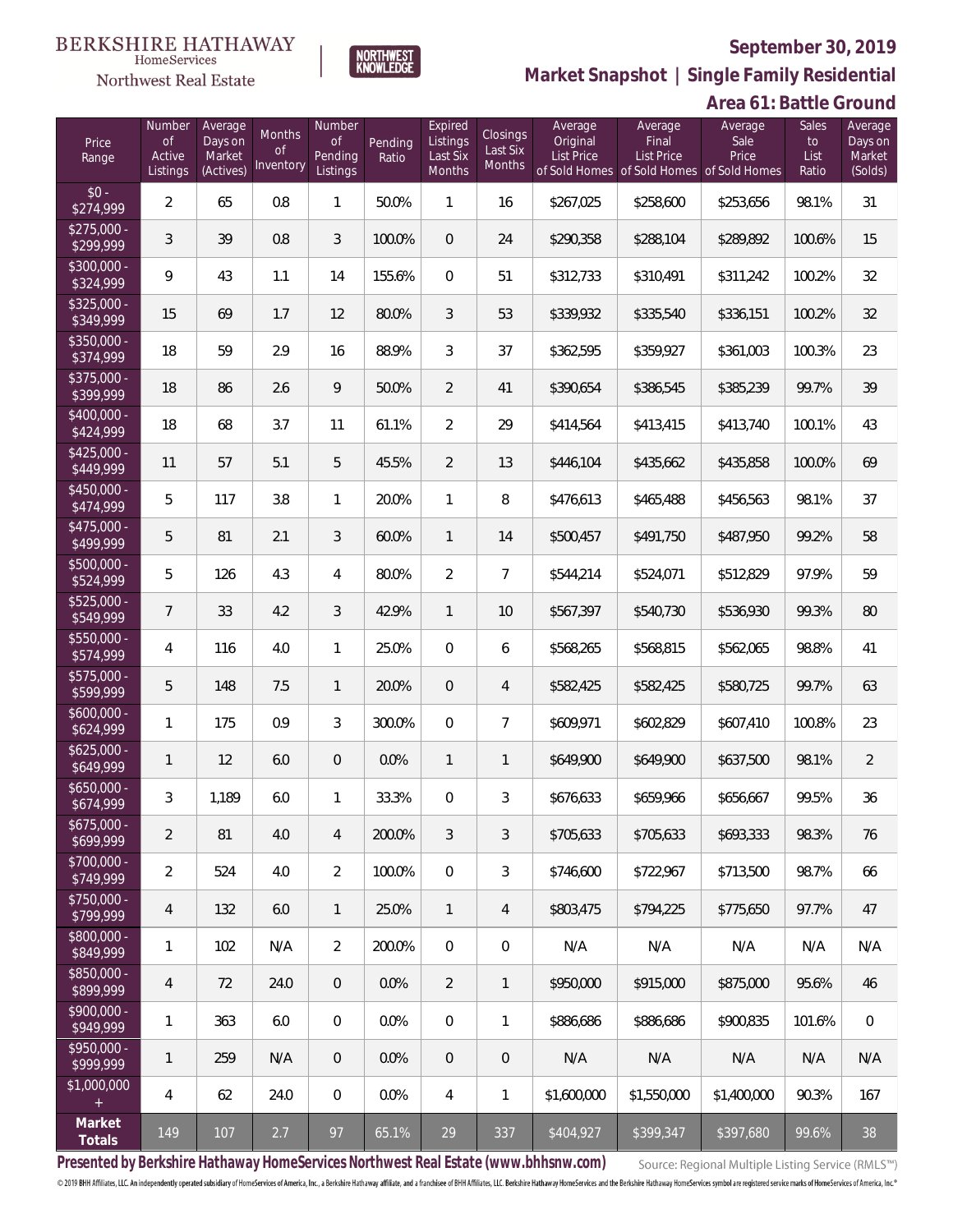# **BERKSHIRE HATHAWAY**



NORTHWEST<br>KNOWLEDGE

## **September 30, 2019**

**Market Snapshot | Single Family Residential**

|                               |                                           |                                           |                                  |                                            |                  |                                           |                                              |                                          |                                                                             | Area 62: Brush Prairie, Hockinson |                                     |                                         |
|-------------------------------|-------------------------------------------|-------------------------------------------|----------------------------------|--------------------------------------------|------------------|-------------------------------------------|----------------------------------------------|------------------------------------------|-----------------------------------------------------------------------------|-----------------------------------|-------------------------------------|-----------------------------------------|
| Price<br>Range                | Number<br><b>of</b><br>Active<br>Listings | Average<br>Days on<br>Market<br>(Actives) | Months<br><b>of</b><br>Inventory | Number<br><b>of</b><br>Pending<br>Listings | Pending<br>Ratio | Expired<br>Listings<br>Last Six<br>Months | <b>Closings</b><br>Last Six<br><b>Months</b> | Average<br>Original<br><b>List Price</b> | Average<br>Final<br>List Price<br>of Sold Homes of Sold Homes of Sold Homes | Average<br>Sale<br>Price          | <b>Sales</b><br>to<br>List<br>Ratio | Average<br>Days on<br>Market<br>(Solds) |
| $$0 -$<br>\$274,999           | $\boldsymbol{0}$                          | N/A                                       | 0.0                              | $\mathbf{1}$                               | N/A              | $\mathbf{1}$                              | 16                                           | \$266,703                                | \$267,653                                                                   | \$264,128                         | 98.7%                               | 46                                      |
| $$275,000 -$<br>\$299,999     | $\overline{2}$                            | 34                                        | 0.3                              | $\overline{4}$                             | 200.0%           | $\mathbf 0$                               | 47                                           | \$281,804                                | \$282,780                                                                   | \$283,989                         | 100.4%                              | 29                                      |
| \$300,000 -<br>\$324,999      | $\mathbf{1}$                              | 5                                         | 0.4                              | $\mathfrak{Z}$                             | 300.0%           | $\boldsymbol{0}$                          | 14                                           | \$306,714                                | \$306,943                                                                   | \$311,700                         | 101.5%                              | 63                                      |
| $$325,000 -$<br>\$349,999     | $\overline{4}$                            | 18                                        | 0.7                              | 6                                          | 150.0%           | $\overline{0}$                            | 34                                           | \$341,912                                | \$340,569                                                                   | \$336,852                         | 98.9%                               | 23                                      |
| \$350,000 -<br>\$374,999      | 10                                        | 51                                        | 1.3                              | 11                                         | 110.0%           | 5                                         | 48                                           | \$367,815                                | \$363,407                                                                   | \$363,711                         | 100.1%                              | 37                                      |
| \$375,000 -<br>\$399,999      | 23                                        | 60                                        | 2.9                              | 20                                         | 87.0%            | 5                                         | 47                                           | \$387,550                                | \$384,526                                                                   | \$385,332                         | 100.2%                              | 46                                      |
| $$400,000 -$<br>\$424,999     | 24                                        | 71                                        | 3.9                              | 10                                         | 41.7%            | $\overline{7}$                            | 37                                           | \$416,846                                | \$409,731                                                                   | \$410,539                         | 100.2%                              | 40                                      |
| $$425,000 -$<br>\$449,999     | 29                                        | 56                                        | 4.0                              | 29                                         | 100.0%           | 6                                         | 44                                           | \$442,922                                | \$440,088                                                                   | \$435,020                         | 98.8%                               | 57                                      |
| $$450,000 -$<br>\$474,999     | 21                                        | 103                                       | 5.5                              | 10                                         | 47.6%            | $\overline{7}$                            | 23                                           | \$467,013                                | \$461,955                                                                   | \$460,037                         | 99.6%                               | 44                                      |
| $$475,000 -$<br>\$499,999     | 25                                        | 70                                        | 6.5                              | 11                                         | 44.0%            | $\overline{2}$                            | 23                                           | \$503,663                                | \$489,402                                                                   | \$484,291                         | 99.0%                               | 46                                      |
| $$500,000 -$<br>\$524,999     | 8                                         | 184                                       | 2.4                              | $\overline{7}$                             | 87.5%            | $\mathbf{1}$                              | 20                                           | \$519,388                                | \$511,648                                                                   | \$508,473                         | 99.4%                               | 34                                      |
| \$525,000 -<br>\$549,999      | 18                                        | 70                                        | 10.8                             | $7\phantom{.}$                             | 38.9%            | $\overline{0}$                            | 10                                           | \$541,460                                | \$537,950                                                                   | \$533,550                         | 99.2%                               | 44                                      |
| \$550,000 -<br>\$574,999      | 5                                         | 66                                        | 3.8                              | $\overline{2}$                             | 40.0%            | $\mathbf{1}$                              | 8                                            | \$571,537                                | \$569,962                                                                   | \$564,507                         | 99.0%                               | 38                                      |
| \$575,000 -<br>\$599,999      | 11                                        | 68                                        | 5.5                              | $\overline{4}$                             | 36.4%            | $\mathbf{1}$                              | 12                                           | \$589,908                                | \$597,424                                                                   | \$589,528                         | 98.7%                               | 32                                      |
| $$600,000 -$<br>\$624,999     | $\overline{2}$                            | 92                                        | 1.7                              | 3                                          | 150.0%           | $\boldsymbol{0}$                          | $\overline{7}$                               | \$605,400                                | \$605,400                                                                   | \$611,286                         | 101.0%                              | 22                                      |
| $$625,000 -$<br>\$649,999     | 4                                         | 282                                       | 2.4                              | 3                                          | 75.0%            | $\mathbf{1}$                              | 10                                           | \$639,070                                | \$634,630                                                                   | \$633,900                         | 99.9%                               | 63                                      |
| \$650,000<br>\$674,999        | 6                                         | 125                                       | 4.0                              | $\mathbf{1}$                               | 16.7%            | 1                                         | 9                                            | \$674,178                                | \$665,122                                                                   | \$659,111                         | 99.1%                               | 35                                      |
| $$675,000 -$<br>\$699,999     | 10                                        | 66                                        | 20.0                             | $\overline{2}$                             | 20.0%            | $\overline{0}$                            | 3                                            | \$693,833                                | \$693,833                                                                   | \$691,033                         | 99.6%                               | 23                                      |
| $$700,000 -$<br>\$749,999     | 6                                         | 113                                       | 4.5                              | $\mathbf{1}$                               | 16.7%            | $\overline{4}$                            | 8                                            | \$738,500                                | \$718,500                                                                   | \$709,850                         | 98.8%                               | 41                                      |
| $$750,000 -$<br>\$799,999     | 12                                        | 103                                       | 18.0                             | $\mathbf{1}$                               | 8.3%             | $\mathbf{1}$                              | $\overline{4}$                               | \$790,450                                | \$783,125                                                                   | \$771,225                         | 98.5%                               | 106                                     |
| \$800,000 -<br>\$849,999      | 3                                         | 262                                       | 2.6                              | $\mathbf{1}$                               | 33.3%            | $\overline{0}$                            | $\overline{7}$                               | \$830,529                                | \$830,529                                                                   | \$820,986                         | 98.9%                               | 10                                      |
| \$850,000 -<br>\$899,999      | 3                                         | 64                                        | 6.0                              | 3                                          | 100.0%           | $\mathbf{1}$                              | $\mathfrak{Z}$                               | \$866,467                                | \$855,467                                                                   | \$869,667                         | 101.7%                              | 118                                     |
| $$900,000 -$<br>\$999,999     | 4                                         | 186                                       | 3.4                              | $\overline{0}$                             | 0.0%             | $\mathbf{1}$                              | $\overline{7}$                               | \$959,422                                | \$925,851                                                                   | \$933,675                         | 100.8%                              | 74                                      |
| $$1,000,000 -$<br>\$1,249,999 | 6                                         | 112                                       | 12.0                             | $\mathbf{1}$                               | 16.7%            | $\overline{0}$                            | 3                                            | \$1,231,667                              | \$1,168,000                                                                 | \$1,116,333                       | 95.6%                               | 221                                     |
| \$1,250,000<br>$^{+}$         | 5                                         | 78                                        | 10.0                             | $\mathbf 0$                                | 0.0%             | $\mathbf{1}$                              | 3                                            | \$1,449,333                              | \$1,449,333                                                                 | \$1,349,667                       | 93.1%                               | 31                                      |
| Market<br>Totals              | 242                                       | 85                                        | 3.2                              | 141                                        | 58.3%            | 46                                        | 447                                          | \$458,638                                | \$454,044                                                                   | \$451,412                         | 99.4%                               | 43                                      |

**Presented by Berkshire Hathaway HomeServices Northwest Real Estate (www.bhhsnw.com)**

Source: Regional Multiple Listing Service (RMLS™)